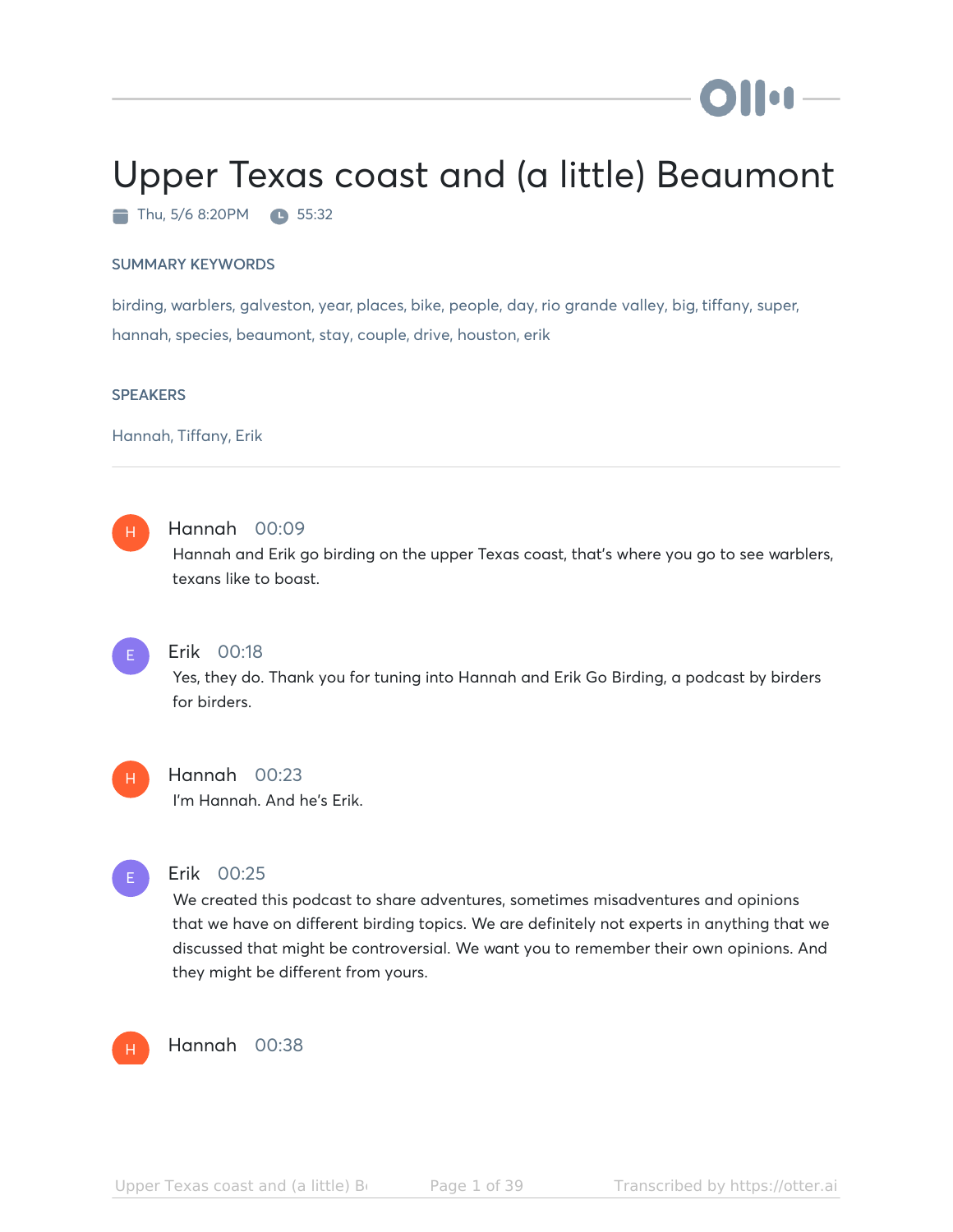Like 75 episodes, you still say controversial,



#### Erik 00:41

yeah, I pronounce it the proper way. Every single syllable, every every letter is just as important as the letter next to it.



#### Hannah 00:48

Just because some letters are silent means not important. It's a placeholder.



#### Erik 00:54

It's a placeholder. Sometimes



### Hannah 00:56

letters need to be placeholders. Sometimes, the silent letters are more important. Are they? Yeah,



#### Erik 01:03

like the H at the end of your name? Hmm. So I usually say it's Hannah and Erik Go Birding. Do you Yeah, I usually.



#### Hannah 01:12

Okay, well, I appreciate. Appreciate that. Oh, my 'n's'.



#### Erik 01:16

You remember? I'm not a jerk to that second n. No, no,



## Hannah 01:19 it's the first N,

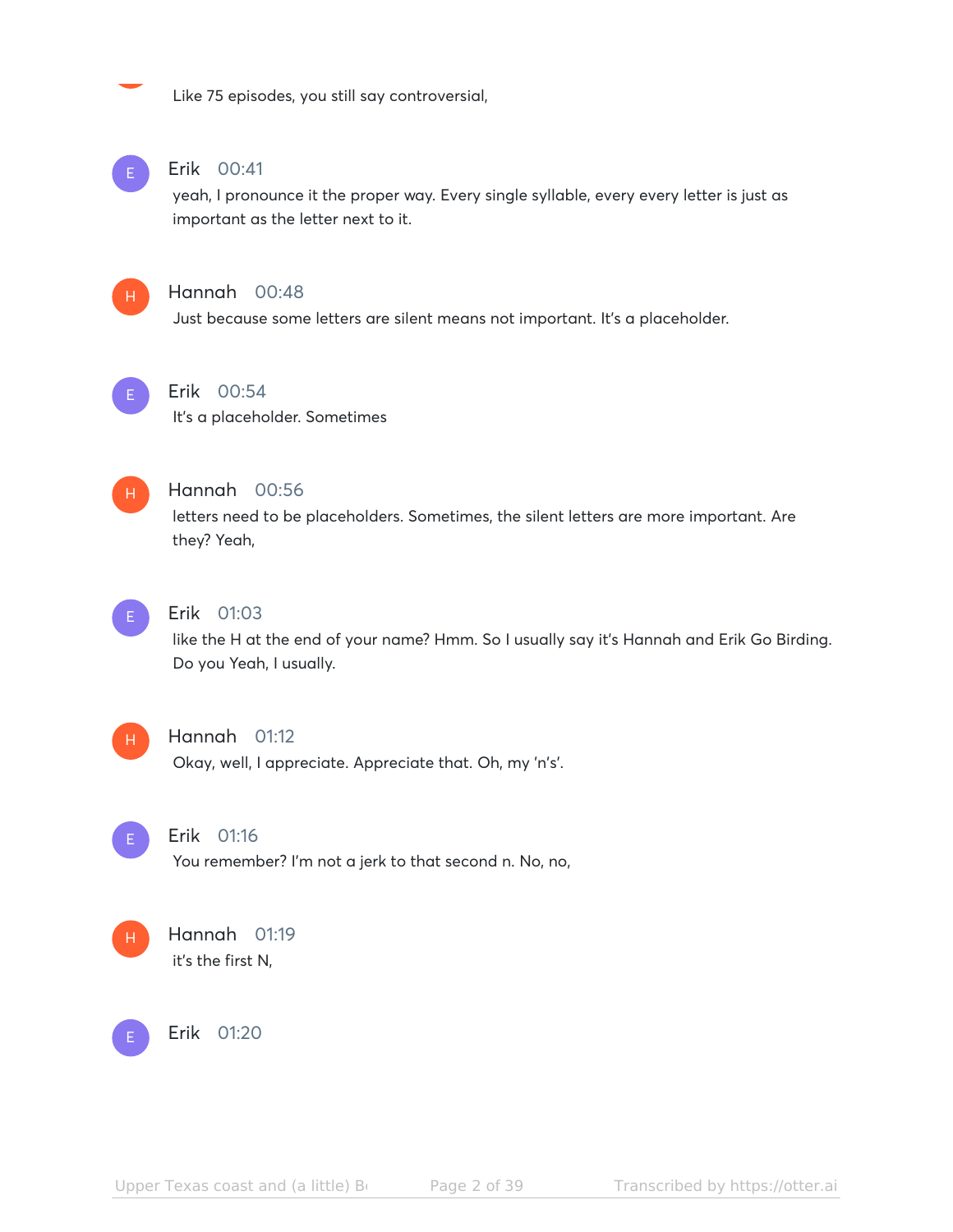that's the first n Yeah. And then Hannah ended up

#### Hannah 01:24

Yeah. Okay. Sorry. Moving on. Anyways, news.

#### Erik 01:29

This week, we have some cool things coming up. In news related, it's stuff that's recently happened, and also stuff that is currently about to happen. We've got the the global big day from ebird. Yeah, coming up this Saturday, May 8, it's super exciting. Last year, there was a ridiculous number of species seen. And I think it was like 150 countries. Wow,



H

E

### Hannah 01:51

that's a lot.



#### Erik 01:52

It's a lot. It was 120,000 checklists in one day,



#### Hannah 01:55

someday we're gonna go to one of these countries that doesn't have participant and be the one to be the one to participate. Yeah,



#### Erik 02:01 that'd be cool.



#### Hannah 02:02

That's gonna be the highlight of my life. Well,



#### Erik 02:04

they have the emails that they send out every month, on from eBird from Cornell that they send out like the countries that have had more than a 100% increase in number of checklists over the over that previous month from the month, the year before, I guess. And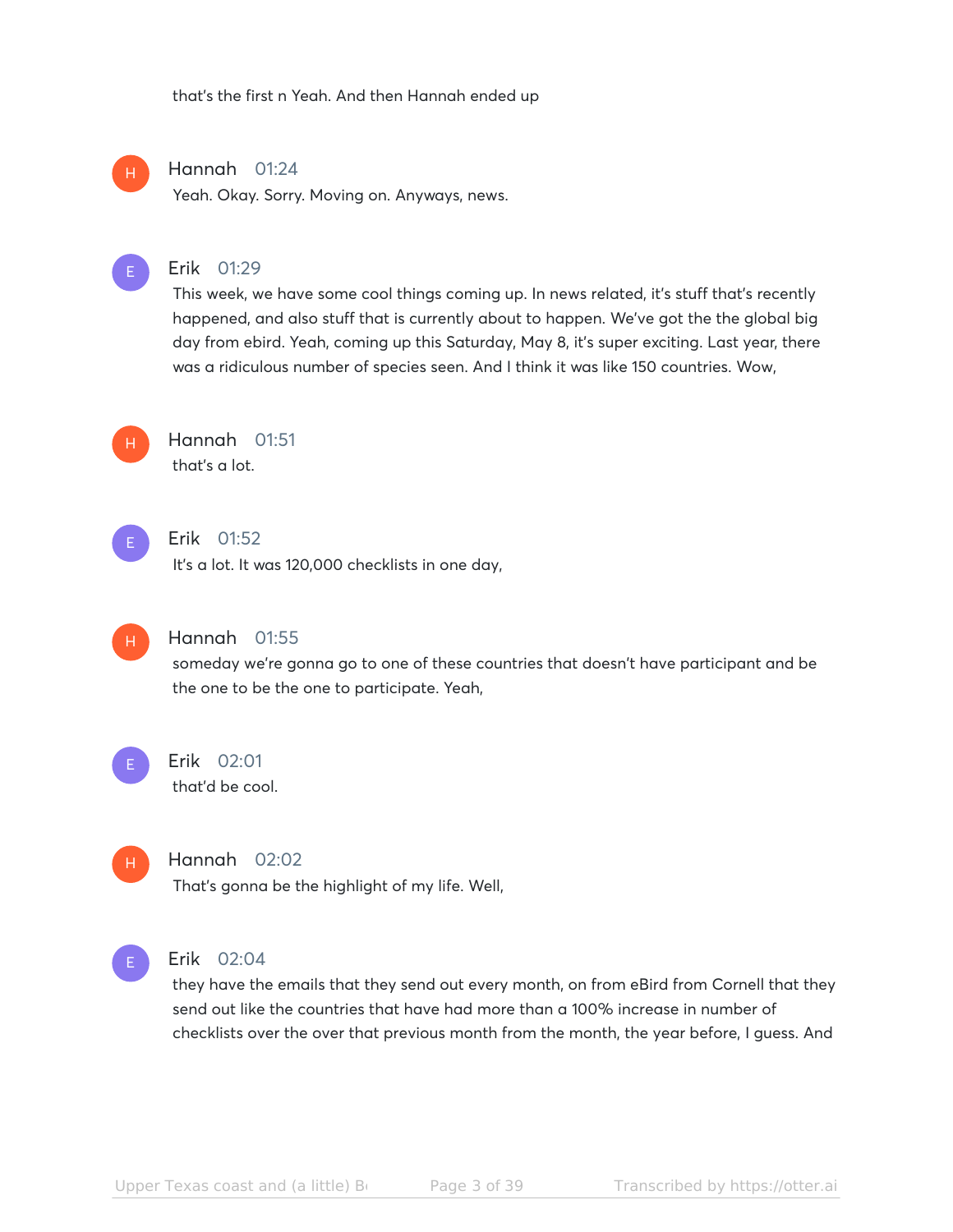there's always like 15 or 20 countries that are like doubling their numbers of checklists from the previous year. That's amazing. That's super cool. It's getting it's getting more and more popular, the zebra and things starting to catch on.

#### Hannah 02:30

So also that day is world Migratory Bird day. So that's a great opportunity to you know, they have live virtual events and you know, stuff that you can do on your own. And it's also beach cleanup for us for my friends group that I'm part of. There's a lot going on.



H

#### Erik 02:47

And if you want to know more about world Migratory Bird day, you can go back about a year ago, we interviewed someone from SA they that has had a whole bunch of information about what Mike world Migratory Bird day is and how you can participate and all that stuff. It's all this all the same information for this year. So rather than rehashing it, you can



#### Hannah 03:05

just some different events and things. Yeah,



### Erik 03:06

but yeah, it's all pertinent information. Yeah, super cool day.

## H

#### Hannah 03:10

So we're so excited for the second bird nerd giveaway to partner with Tiffany Kersten, who is a friend of ours that we've known for about eight years or so we met her in the Rio Grande Valley. And, you know, I've kind of kept in touch about all the cool things that she's doing but she's doing a women's big year this year. And she has partnered with she birdie personal alarm devices, which I've seen a lot on like Facebook and different social media accounts, about these personal alarm devices that can help you you know if you come under some sort of attack or harassment. So Tiffany is you know, she's out there giving away these devices and she was so great. So wonderful in giving us one for this burner giveaway. So I think that Eric, you had something to say the interview before we talked to her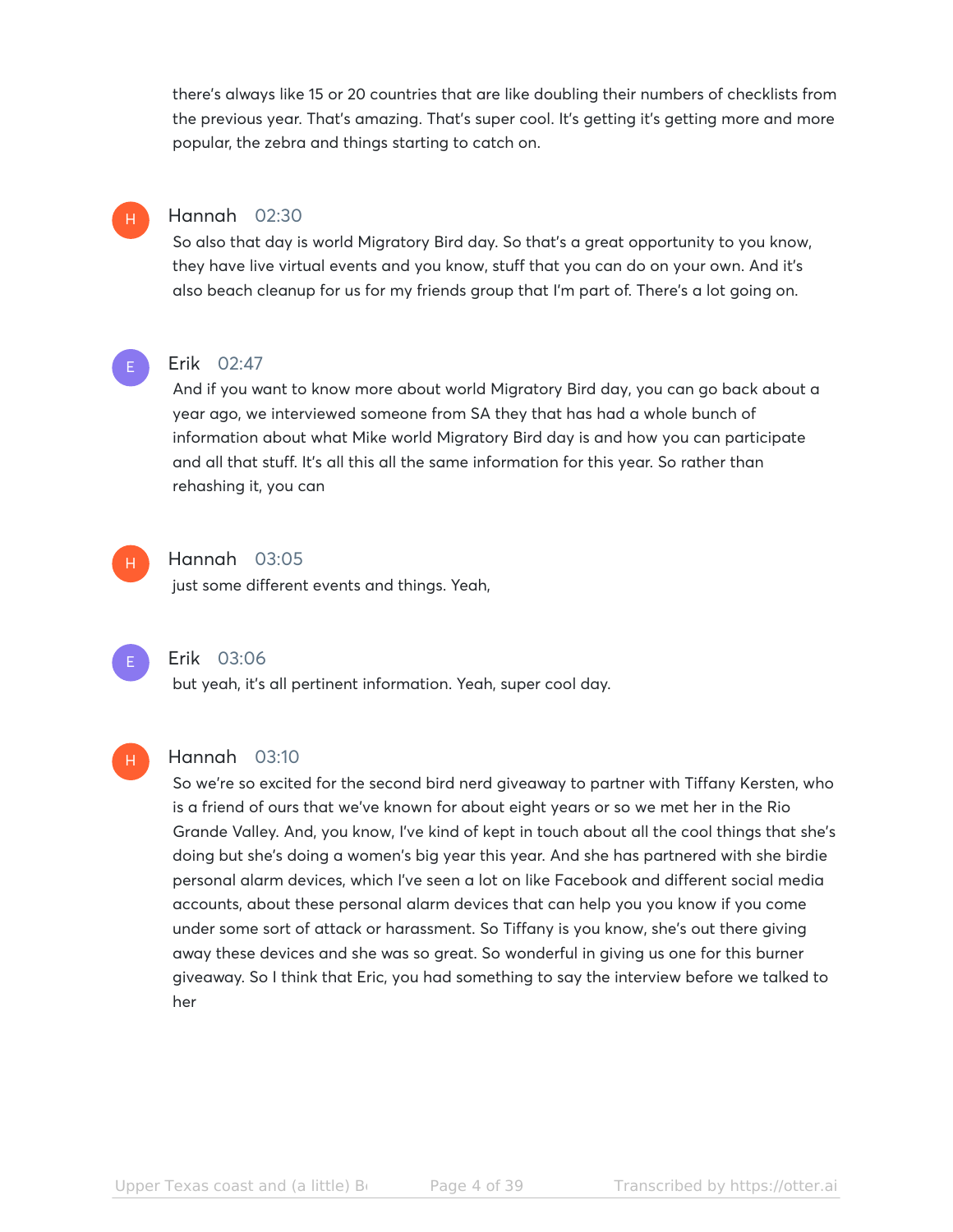#### Erik 04:00

Yeah, unfortunately or fortunately we fortunately we were able to meet up with her in person. Unfortunately the audio is a little bit muffled as we were all wearing masks. So you might have to put up with a little bit of masks microphone ng as we just wanted to be as cautious as possible while we're out visiting with people. But go ahead and listen to Tiffany explained about her big year and about the Schieber e personal alarm device.



#### Hannah 04:28

Well, thank you so much Tiffany for the giveaway item and for joining us out here in South Texas right before you're about to guide can you tell us about your big gear that you're doing? Yeah,



H

E

#### Tiffany 04:39

so I it kind of happened by accident, but I am now doing a lower 48 big year. focused on elevating women birders by firstly making birding safer for women. So I am throughout my travels, I'm gifting these personal safety alarms. To the women that I meet on the trails. That's awesome.



#### Hannah 05:03

So how did you get involved with this company?



#### Tiffany 05:06

I actually just found them. I decided in February that I was going to do a big year and wanted to have a focus and wanted to I'm really passionate about just making a difference in whatever I do. So I didn't want to do a big year like just to do a big year. So I just happen to actually find this company showing up in my social media in marketing. And the company's called birdie. So is that kind of I think this is what kind of flipped the switch with me like, Hey, wait a minute. We could we could make this work really? Well.

#### E

## Erik 05:32

That's, that's interesting. It is for the moment. Big gear, you start didn't decide until February. I hear you're a whole month in the year before you decide, okay, this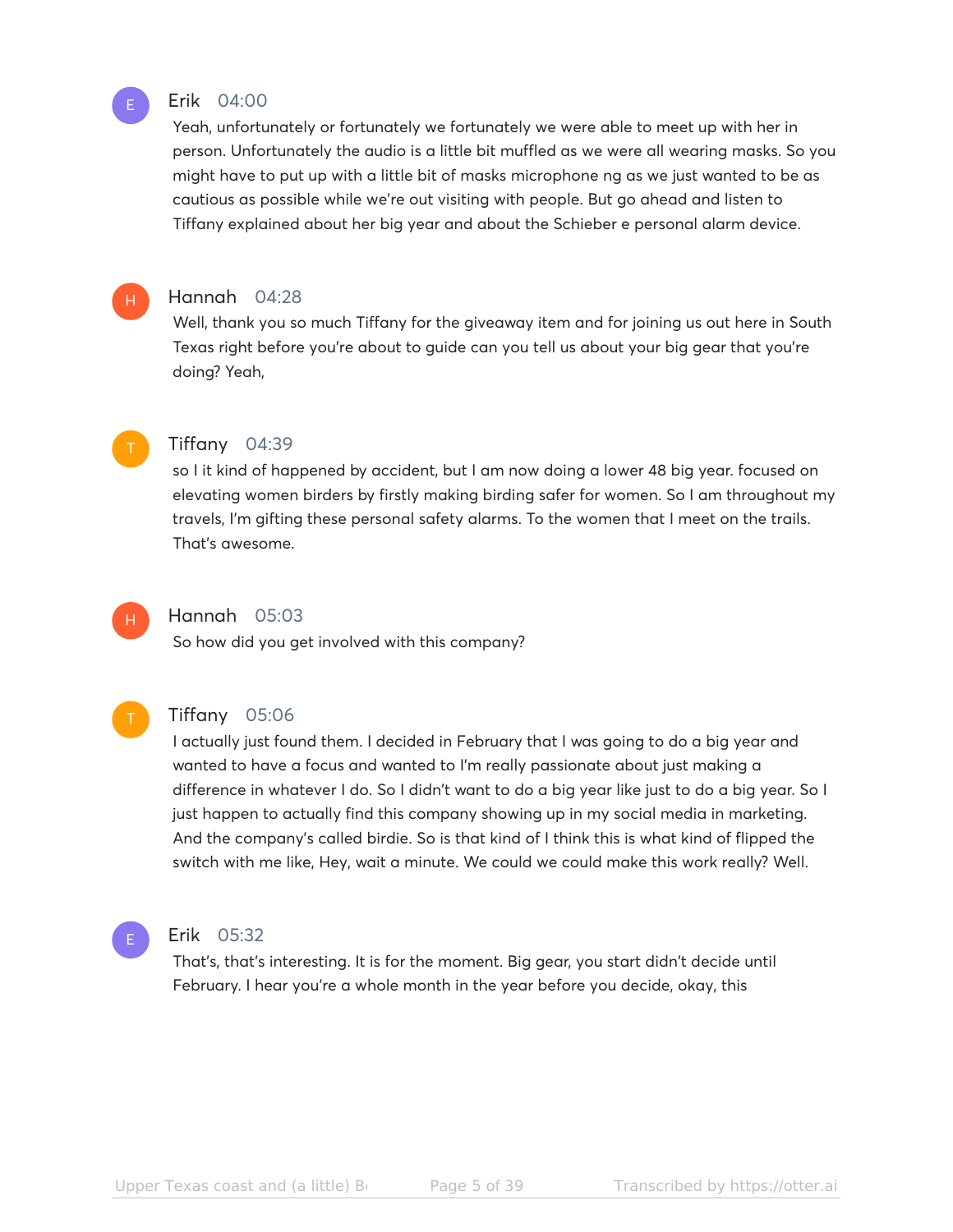#### Tiffany 05:40

T

H

T

H

is Right, right. Yeah. So I, I did a trip with a friend in the very beginning of the year in January to Florida. He just happened to be the time that he was available. We left on I think January 1. So I did that trip. And we had really good luck. We got a lot of the remedies and the keys. And then I came back here and I was bird guiding full time. And I guided a big year birder named Charlie, and we had really good luck. So I had all the rarities here and all the regular local birds. And then I decided to take a week off and go to southeast Arizona, because there were five species of birds that I'd never seen before, right life birds. So I figured I'd just spend a week drive over there, go see my five life birds and come back and I was in El Paso at Franklin Mountain State Park and woke up in the morning and drove out to to leave to go to southeast Arizona flush some scaled quail. And it was a scaled quail it kind of did it. I was like, why am I not trying to see as many species of birds as I can this year, I've already seen so many. So from there, I just had like continuing conversations with some friends of mine in California along the way, about kind of how I could do a big year and also make a difference.

#### Hannah 06:50

That's awesome. So have you met a lot of women along the way and given off these other these devices?

#### Tiffany 06:54

I have. Yes. So I started with 100 alarms, I'm hoping to give away 300. So far I've done about 20. And, you know, this is led to some really cool conversations with women about times that they maybe didn't feel safe or instances that they have come upon in the field. So it's been it's been really cool to see people's feedback. Yeah.

#### Hannah 07:19

Well, that's awesome. Thank you so much. And how can people find out more about your big gear and and track you along the way?

#### Tiffany 07:24

Yeah, so I am blogging my blog is Tiffany Kersten at TiffanyKersten.blogspot.com. So I'm blogging about my year there. And you can also find me on Instagram I am TIFF underscore k underscore 13. Okay, well singing my stories. They're awesome. Thank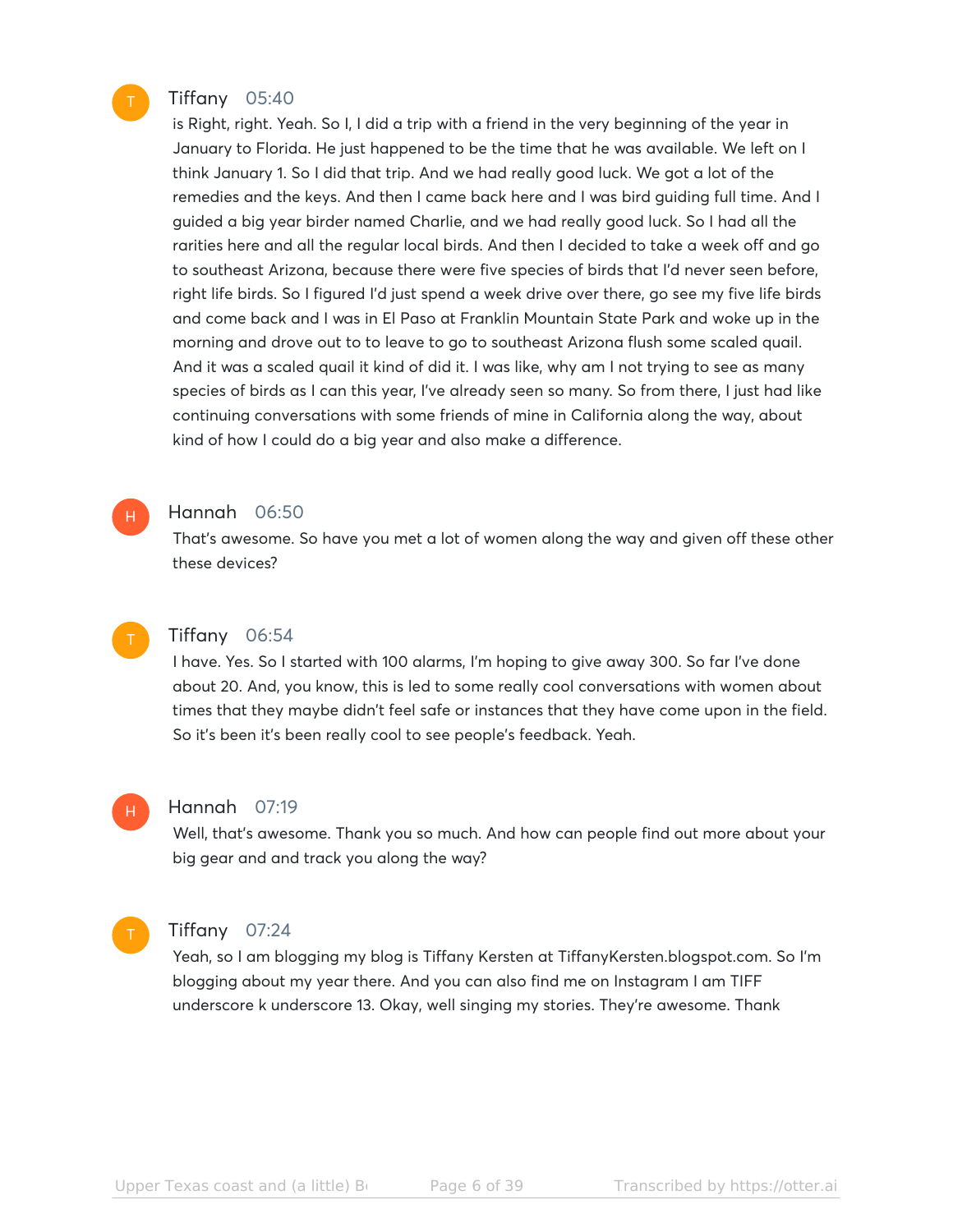#### Hannah 07:44

you so much for doing this. And good luck on your big year. Thank you. So thank you, Tiffany, for sharing this with us. We're excited about this giveaway. And we would demo it on the podcast. But it would be very loud.



H

#### Erik 07:59

I don't think any of you would appreciate it's a it's an audible and visual alarm, it flashes bright lights, and it screams super loud. Tiffany demoed it on her Instagram, she has a video there. And we'll go ahead and post a video on our social medias in a couple days probably of us demoing it so people can see what what it is and what how you don't want it to go off when your proximity unless you really need it unless you really need it.



#### Hannah 08:27

So for this bird nerd giveaway, what we're asking you to do. So if you want to enter this burden, nerd giveaway, this is what you're going to do.



#### Erik 08:36

Yes, each each month is going to be a different thing. So no, no haikus this month,



#### Hannah 08:40 no Haiku,



H

#### Erik 08:40

no haikus, word. I mean, yeah, you can, you can always write a haiku. I mean, they sometimes they're relaxing to write a little poetry.

#### Hannah 08:46

So what we want you to do is go to Tiffany's blog. And we will post that in the show notes. And Tiffany also mentioned what it was in the interview, check out what birds she has seen. And we want you to select at least one bird, the Tiffany has seen the week that you want to see. And a bird Dean safety tip. So it's two parts in one thing. So tell us what bird you want to see that she's seen, and also a birding safety tip that you have. And it doesn't have to be like a unique safety tip. It's just something that you have done to help you stay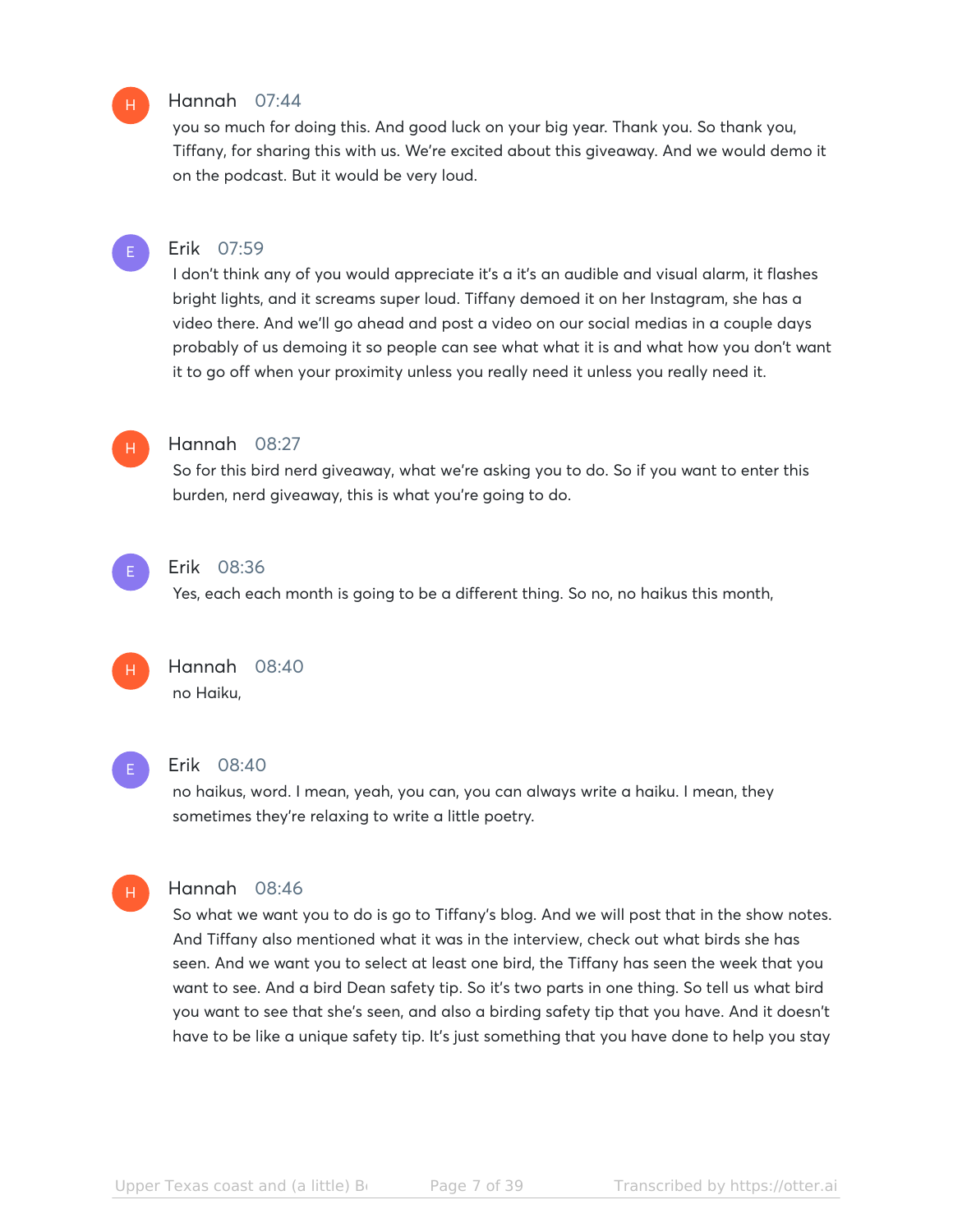safe in the field. Yeah. And this is open to everybody. I know it's called ci birdie, and that they have a lot of information about keeping women safe in the field. But you know, everybody has a right to feel safe when they're out in the field. So we want everybody to feel welcome to enter this competition, or competition, this

#### Erik 09:39

E

H

giveaway competition, it's very, it's going to be very competitive. And by the way, we aren't going to be rating or judging the birds people chicken versus where the safety tips. Your name is going to go into a pool and we'll randomly draw names from people who entered in. So it's, there's gonna be no preference or anything for anyone who likes A particular safety safety tip or particular birds, so those that want to say flame color tanager aren't going to get on my good side top anything. Or on my bad side.

#### Hannah 10:10

Okay, so like Erik said, it's gonna you're you'll be randomly drawn from the list of people who send us a bird that Tiffany seen that you want to see, and a birding safety tip to win the she's birdie personal alarm device, you can either email it to us at Hannah and Erik go birding@gmail.com you could use our hashtag, which is bird nerd giveaway on Facebook, Instagram, Twitter, or you can respond to our posts on those social platforms. So probably Friday or Saturday, this week, I'll post about it or you know, just ongoing. And you post those two things and you're entered into our into this giveaway. It's not a competition. So thank you to Tiffany. And she's birdie for supplying this giveaway item. Like I said, I've seen it all over socials and have read a lot of stories about how it makes folks feel safer, and has helped them in situations. So I know we're really, we're really dedicated to making you know, birding a comfortable and safe place for everyone. And this, if I have one of these, which I'll probably have to buy one will I'm gonna win the competition. You're gonna win. Yeah, I'm gonna win. You're all competing against me.



H

#### Erik 11:19

We'll make our cat draw names out of a hat that way. It's actually random.

#### Hannah 11:24

Okay, we're gonna have to film that. Um, but I know that that's something that would make me feel safer when I was out there. So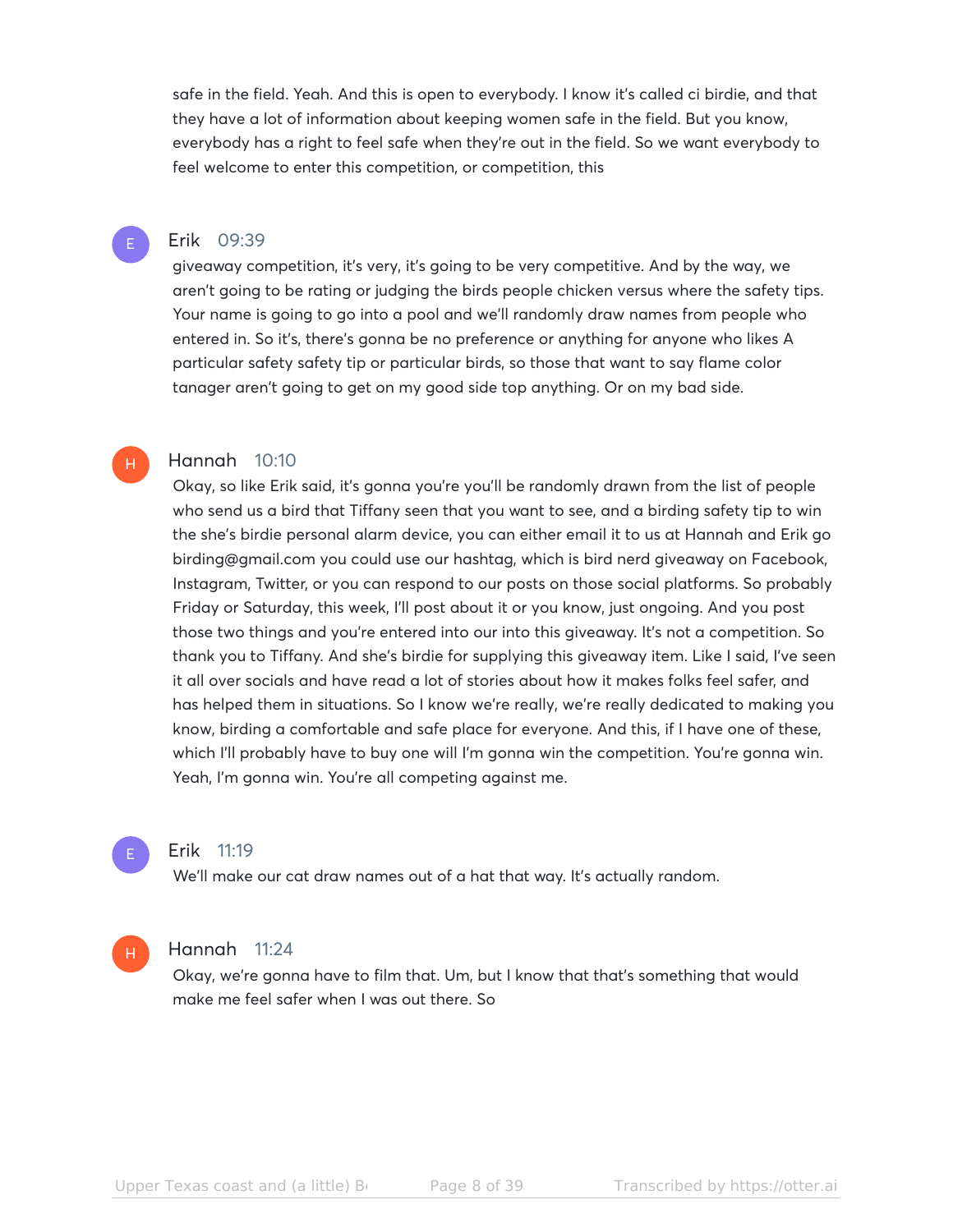#### Erik 11:32

moving on. Last thing. Yeah. Last last thing before we get to the main, the main, the main guts of this story. So

#### Hannah 11:38

as Erik normally says, we had some listeners for our last episode couple people. Yeah. And many of them. The top contenders for this last episode was Columbus, Ohio. And Atlanta, Georgia. So many of them were in Columbus, Ohio.



E

H

#### Erik 11:52

Yes. Two listeners. Columbus, one listener, Atlanta and no one else. Yeah. Okay.



#### Hannah 11:58

Thank you all for tuning in and checking it out. It looks like Ohio has is gonna be redistributed to other places. So they're getting those



#### Erik 12:08

IP addresses out there. So that's all good. So for this week for our birding, we went birding. Finally went birding. So if you guys have been waiting for for weeks and weeks for us to actually go birding, we did it. We went birding, we went out and we looked at birds thank



E

#### Hannah 12:23

you for yesterday.

#### Erik 12:25

So it was spectacular. I we had a great time. We went down to Texas we did for a couple of days, we flew delta which was nice because they were leave in the middle seat empty on the way down so it was two thirds occupancy for the aircraft. So lots and lots of space. Lots of legroom, lots of headroom, lots of space for our carry on. And also we didn't have to sit super close, no middle, no middle seat taken up. So that was that was great. flew down with down to Houston. spent a couple days in Houston and then a couple days down in the Rio Grande Valley. But we'll talk about the Rio Grande Valley in a in another episode deserves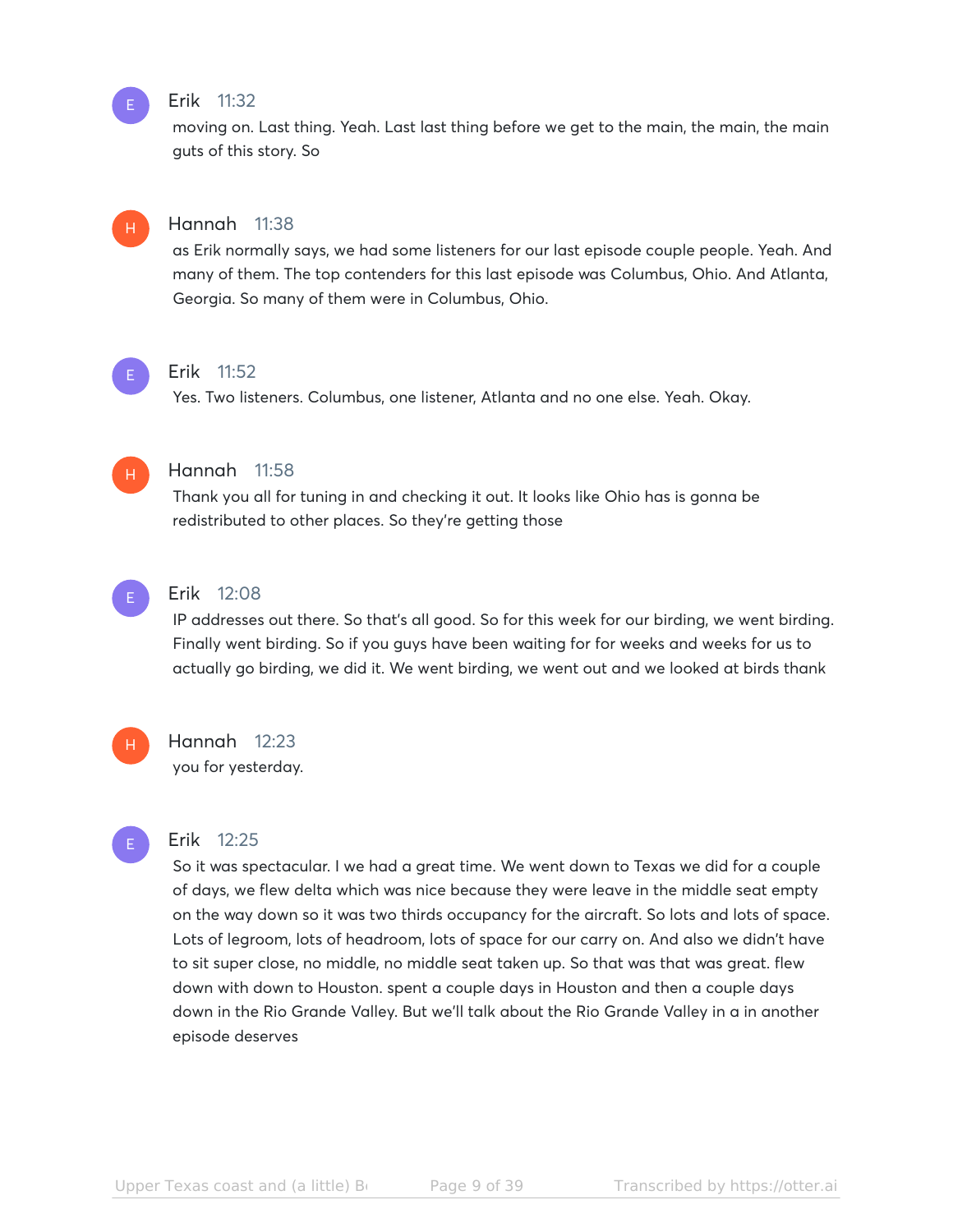its own

#### Erik 13:01

it's it's the Rio Grande Valley is pretty there's a lot going on down there. So



H

E

#### Hannah 13:05

we've done this biking birding competition for the great Texas Birding Classic for this is our fourth year doing it. And every year is a little bit different. Of course, we do it on different days and you know, different routes and like it's generally the same route



#### Erik 13:17

the same route, but it's we tried, we tried different things to improve or to Oh, that was too long, right? I don't want to try that.

#### Hannah 13:25 H

So the last three years, we competed in the competition, we won and like I said, you know, every year is a little bit different. So this year, you know, we took a little bit longer of a route trying to see if we can get some different shorebirds and goals and things at the very north end of Galveston. So that made it 26 miles.

## E

#### Erik 13:46

It was it was a little over 26 miles. It's the longest that we've written we did we did right up to the same place. The first so the first year we ever did it, we Galveston Island State Park, all the way up to East beach or East End beach. And so it's I think the direct route is only like 20 miles but then we have a bunch of offshoots as we hit different things. So I think that year we ended up going 23 miles. This year, we went 26 miles so is the furthest we've ever written for this competition. And it was it was exhausting. But we did take all day instead of trying to rush it all and get get it done early in the day. We took the entire day. We stopped for lunch. We didn't have it. We made a day of it. Yeah.



#### Hannah 14:27

So we have to give a shout out first to our friend Kyle who works down in Galveston Island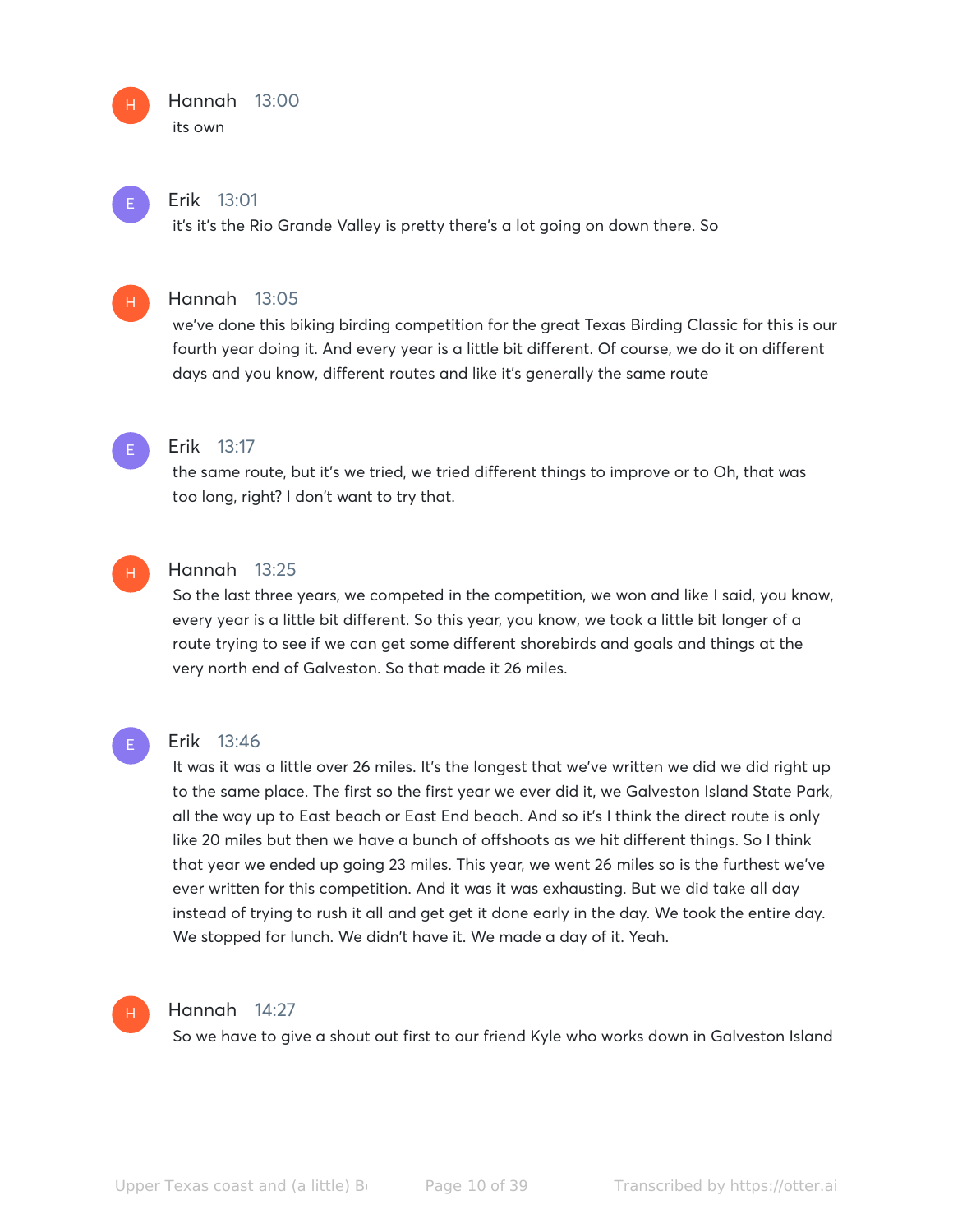State Park is very well known birder in the Galveston area. He was super helpful and you know, helping us orient ourselves to the park because every year you know, things move around.

#### Erik 14:44

E

H

E

E

Well, and they this this last year or this year, they they did some burns out there. So he gave us a heads up a couple a couple weeks ahead of time, hey, we're burning, these are the these are the areas that are burning, so maybe, maybe you plan on not spending a whole bunch of time over in those areas because there'll be fresh leaves. It was like, oh, okay, well, that'll it gave us some expectations and then also some under construction and closed areas. So we knew ahead of time, what kind of to plan for.

#### Hannah 15:09

So we did a like snippet of a video for Tucson Audubon who they were planning their birdathon. And they asked, you know, what advice we have for people planning, you know, big day. Yeah. And one of the things that we mentioned that Luke at Tucson Audubon was like, that's a great tip that I felt like we did a good job of this year is knowing how long to stay in a location and like, knowing when to quit

#### Erik 15:34

a location. Oh, we I feel like this is this has been our best year of quitting locations on time. Like we always stay too long.

#### Hannah 15:42 H

We're fine tuning our route. Yeah,

#### Erik 15:44

we always, like divert off the route we're not supposed to. Like they're always some big mistakes that we always make. And this year, I feel like we did really well at trying time management, we went to where we needed to go. We stay there until the birds slow down. And then we moved on to the next one. And we we ended up not missing anything that was being seen that day. As far as I mean, we probably missed all sorts of stuff. I'm sure we missed tons of Earth, but nothing big and glaring stood out is something that we missed. Despite it being a fairly slow day, it was a fairly slow bird day, we got to the feets Cove, which is around our second ish stop. And it's a really good migrant trap in like this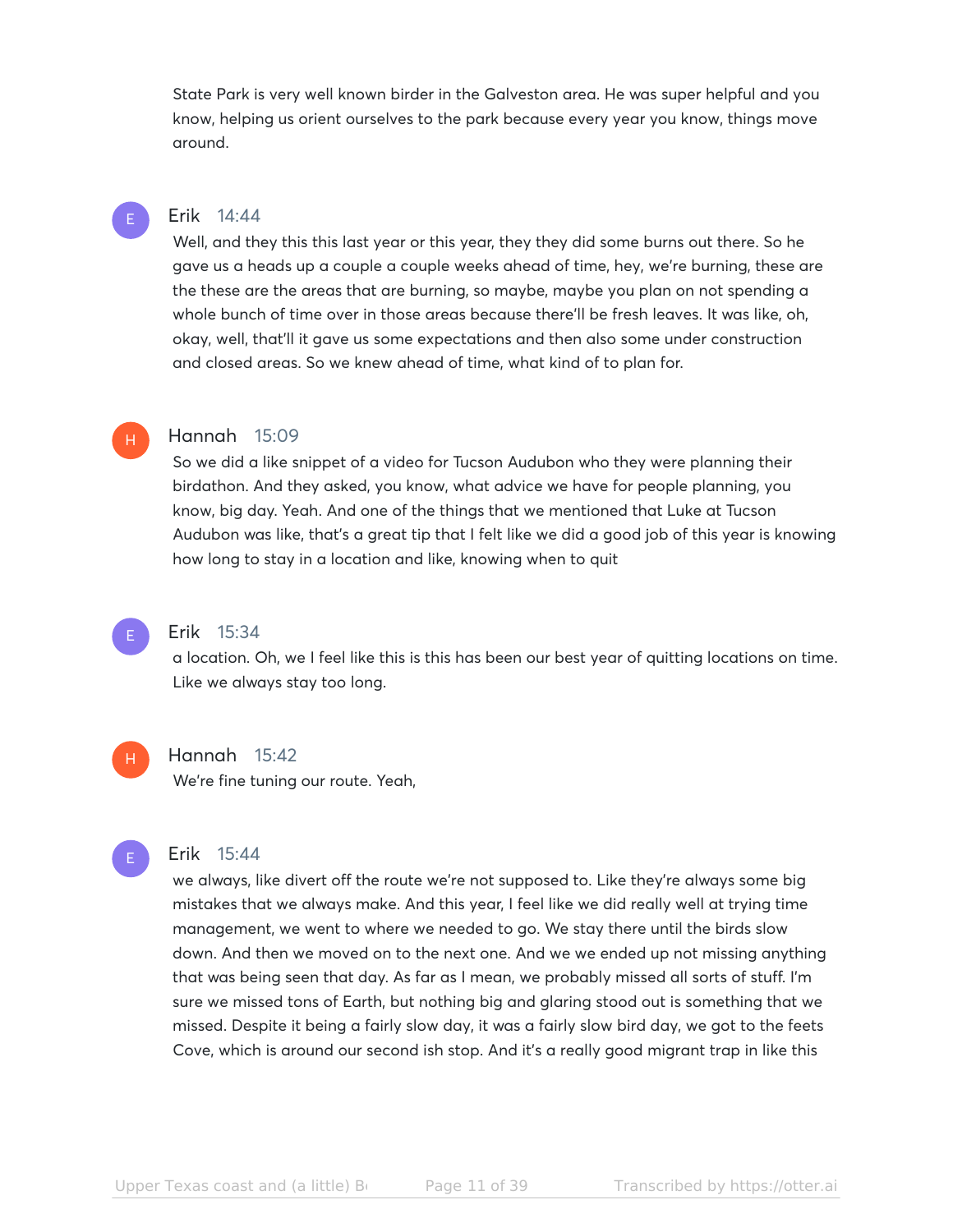the heart of a small neighborhood, just south of the city of Galveston, or just west of the city of Galveston on the island. It's just a little Nature Conservancy, little plot of land half an acre or so. And it's usually full of warblers this year, there was I think, a grand total of two warblers of the same species. Both hooded on in LaFitte's Cove. We didn't see anything else there was like one tanager which we already had. So we got we had one species and the time that we were there and I like Hannah said I think we did really good job we got in there and got out of there because it was it was so slow nor normally we always milk it and try keep going and going gone. But we

#### Hannah 17:08

will usually like LaFitte's you can do that, you know if you just the longer you stay round, the more you're going to see exactly. We gave it a good shot. And you know, what was mostly there that we ended up seeing were thrushes. There was a lot of there were so I'm not. I'm gonna go ahead and say I'm not super well versed on like timing of migrants, and like how things move like I know, you know, ducks and shorebirds and like they all kind of move like in segments, but I don't have the segments all on a timeline. My head



H

#### Erik 17:37

is the same with like warblers, there's there's early warblers, there's late warblers, it's it's things and not being not living over there anymore, like we don't pay attention closely to to what's what's an early warbler versus a late warbler. So like a blackburnian. When when's that going to be in line as opposed to the babe Reston? Like it's there's there's timing of all these all these groups even within groups?

### H

#### Hannah 18:00

Yeah, yeah. No. And I was just thinking that like, so I don't know if thrushes I guess, thrushes would normally be like, after warblers,



#### Erik 18:07

I think, are some of the some of the ending ones.

#### $H$

#### Hannah 18:09

It was just kind of funny how we got there. And it's like all the warblers had moved through and then all the rest of thrushes were in town,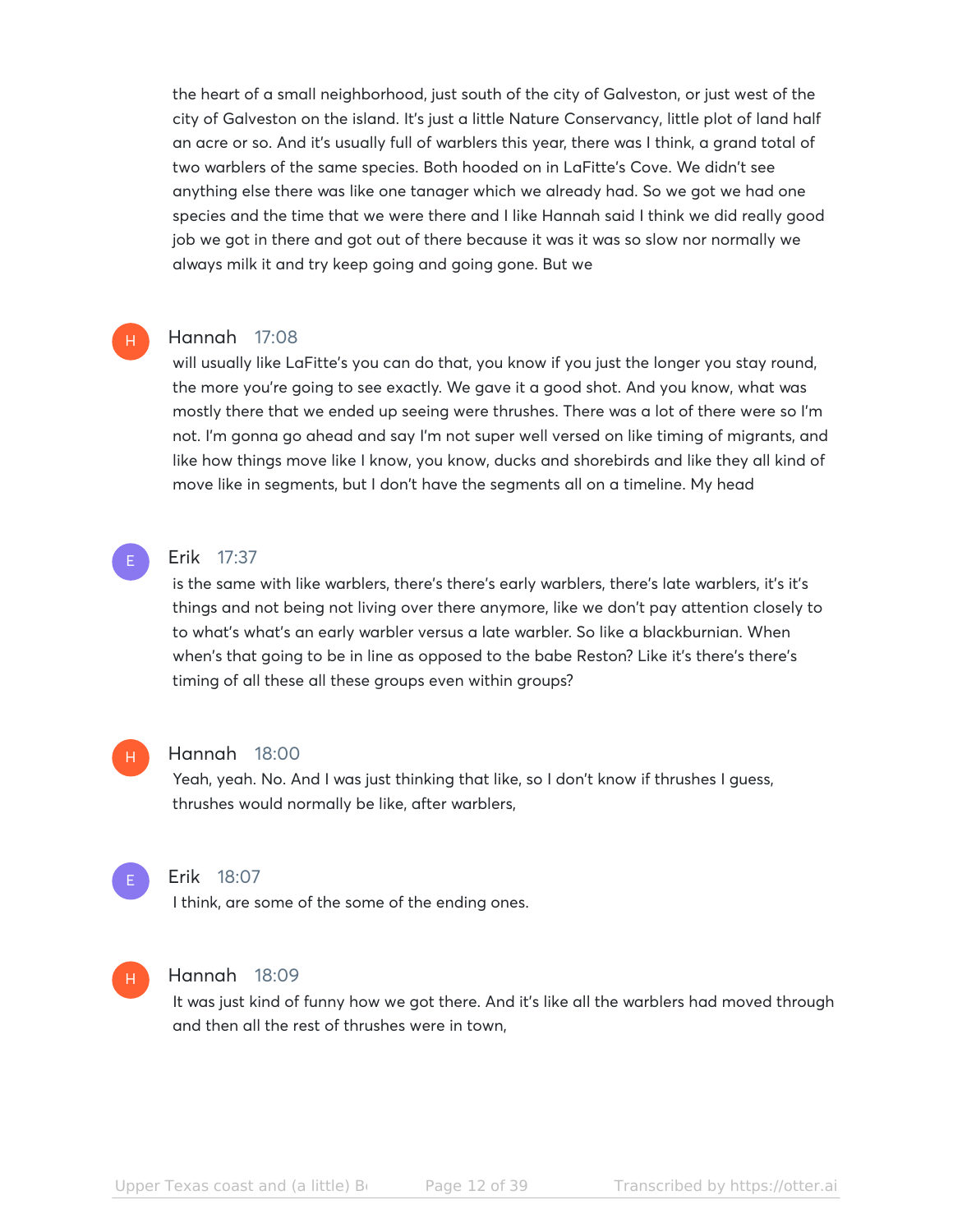

#### Erik 18:15

tons and tons of thrushes in town. But despite it being super slow there, we ended up getting quite a few warblers on the ride. It was just we'd be riding along it'd be monetary, like in in the ditch.



#### Hannah 18:26

Oh, I know. That was funny. Like, I don't know how you guys spotted that.



H

E

#### Erik 18:29

I saw the yellow. It was close to the ground and putana tears if you've ever seen it with monetary I took some pictures. I hope that they turned out to something I haven't had a chance to look at him yet. But they're yellow is like such an interesting yellow. It's not like a yellow warbler yellow or it's not bright. It's just kind of like a muted almost with an orange tinge to it with yellow it's it looks calling baby yellow,

#### Hannah 18:53

you know, like baby like, like baby clothes or like, like what people put in their nurseries in the 90s. Baby. Like, that's what I feel. I guess it's because my sister's room when she was little Yellow Wallpaper. That's what I think of anyways, but

#### Erik 19:10

anyways, so we're just bird gorgeous bird. Fantastic. And so the whole day we it was just one more play here, one warbler there. And it was just, it was very, very slow. But throughout the whole day, even even though the whole time I was thinking, Oh, it's so slow. It's so slow. It's it ended up being pretty good. Yeah, we had 10 warblers turn the damn warblers on a day when we went to the feets and got one. So that's that's not a bad day for warblers if that's the case and it the whole thing we ended up doing really well is our best year. Not only do we ride the for this, but we also got the most species that we've ever gotten so well.

#### H

Hannah 19:42

And there's some beautiful previous record. There's some years where we had obvious misses. Like there was the first year we like rode all the way out to East End because we're like, okay, we know we're gonna get a Kingfisher out there, which now I know there's no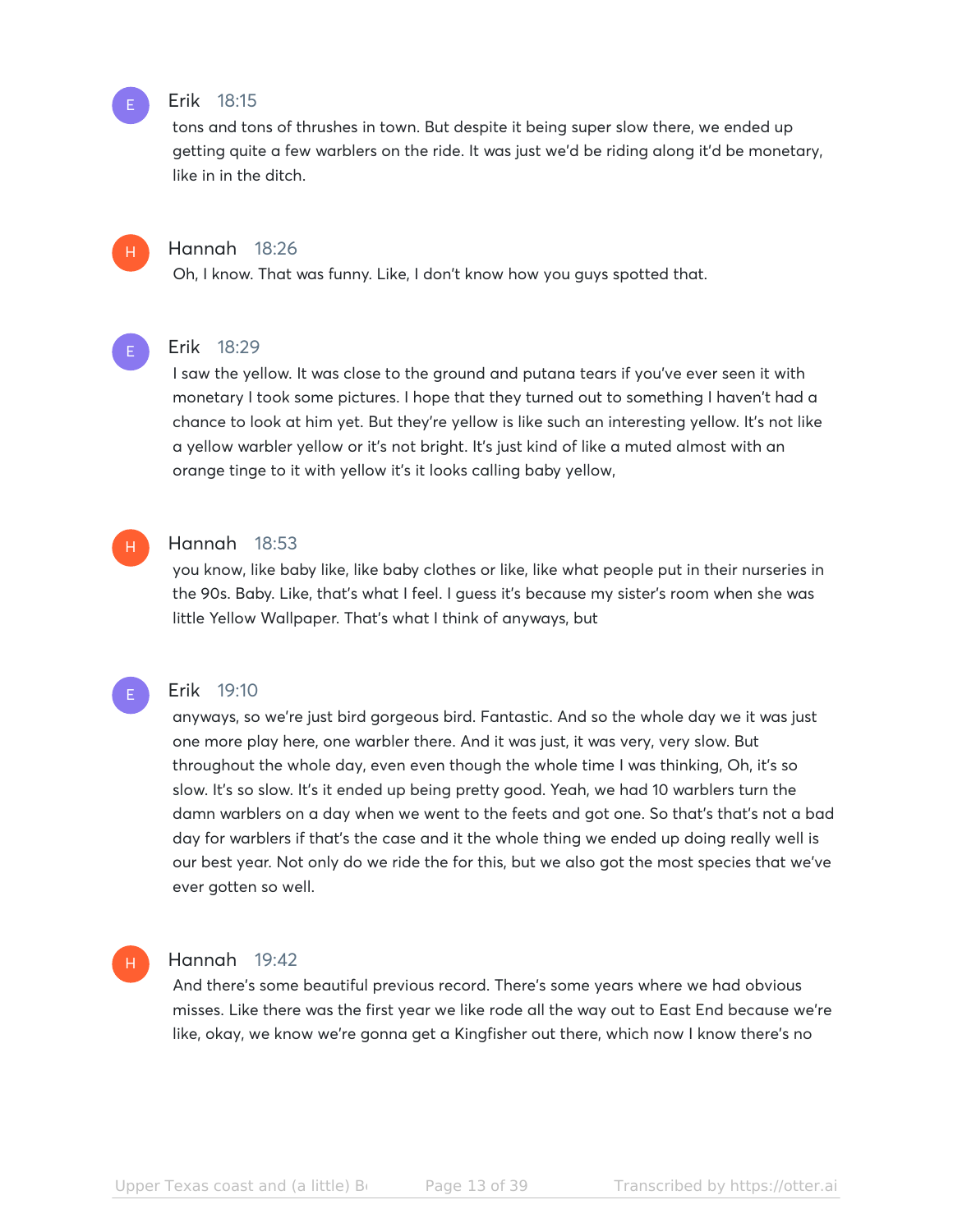kingfishers out there. There is a Kingfisher though however, like just next to the golf course. Yeah. galison but there Yeah, there are definitely some like big misses on our day, but not as many. Not as many on our next day. Yeah.

## E

### Erik 20:12

Yeah. So we had a great day human powered went great. Did you want to say how many species we got? Are you want to keep that a secret so that people can find out later,



#### Hannah 20:19

I suppose we can go ahead and tell him so like, our first year, I think we had 106 or 109. And then the next year, it was like 120. Last time, it was 110. And this time, we have 125 125.



#### Erik 20:37

It we beat our previous record did



#### Hannah 20:39

not feel like that, you know,



#### Erik 20:40

we got to the end. And it was like, Well, I guess that was a day, I guess. And then I look at the list. I'm like, Oh, geez, no, it was a day. That was a good day. So it was, it was very surprising. Like slowly over the day, the numbers just racked up. So it was it was good. It was nice and steady all day long. The weather was good weather

#### H

#### Hannah 20:59

wasn't super hot. And it wasn't like super muggy. So that really helped. Colin are our co participant. Other team member? Yeah, who we participate with every year, he had a bike for me to use, which is great. Because before if you listen to our other episodes about doing this, we rented bikes one year, we borrowed bikes another year, the first year, we had our own bike because we lived in area. So those other two just didn't really work out. And this year bike, which was great. And Eric,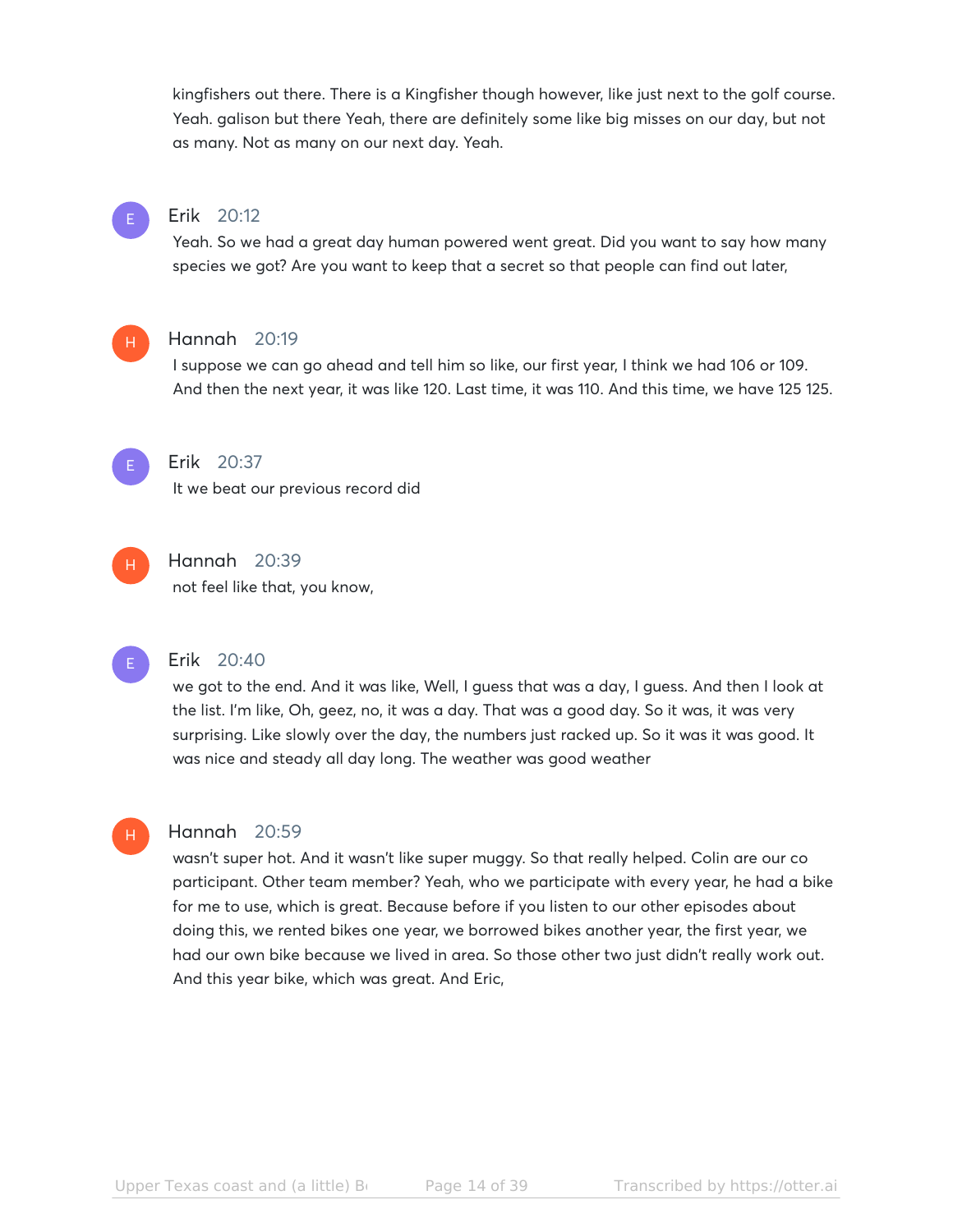#### Erik 21:36

I didn't even we didn't even talk about what happened with my bike. So I Colin, they bought he bought his wife a bike and Hannah, Hannah used that. So they had those two bikes. And so we were like, Oh, we one more bike. So I went online and I found the bike that I ride here in Cannon Beach. I found that on on Walmart, for it's \$98 a super cheap Walmart bike, it works great. It gets the job done. And it's it's a good bike. I like it. I went to order it sold out. Like after I had already ordered it. They sent me an email and said we're gonna refund you because it's sold out. Cheese. Okay, so then I ordered another bike. Same thing, like two hours later, they sent me another email. Oh, it's sold out, like oh my gosh, so then, or a third bike. And keep in mind, it says online, free assembly in store when you pick up in store. And it it was it was a little bit more expensive. I think it was like \$120 or something like that. But it's like, okay, \$120 It costs almost that much to rent a bike for because it's like either one day or three days at these rental places. And like the three day rental comes out to like almost 100 bucks. Yeah. So it's, and then I have been pulling and hold the bike over the year and all this stuff. So it was like, Okay, this is kind of like an investment that I can we can hold on to for a couple years of tournament and end up being okay. We show up to Walmart, I order it shipped to Walmart. And first of all, they roll it out in a box. completely completely packaged up still. So we're like panicking like hell. So we asked the guys were like, Hey, is there any chance that you get that we can get it assembled? They're like, Oh, yeah, yeah, we can assemble it. The guy comes once a month. The guy comes once a month. And he was here like last week. So I mean, like maybe two weeks, three weeks. I'm like, No, we need it tomorrow. Yeah. This is pre assembly in store. And they were like, no, they felt terrible. Like, yeah, they were really nice. They were very nice about it. But so I went inside, bought some tools to put it together. Put it together, you know, so we bought all the tools

#### H

#### Hannah 23:27

that said on the box. Yes, to put it together. It's like you need you know, needlenose pliers and you need Allen wrenches and you need all this stuff. So Erik goes in, buys all



H

#### Erik 23:36

I buy just when it says on the box to buy

Hannah 23:38 like 40 bucks for all these tools.

E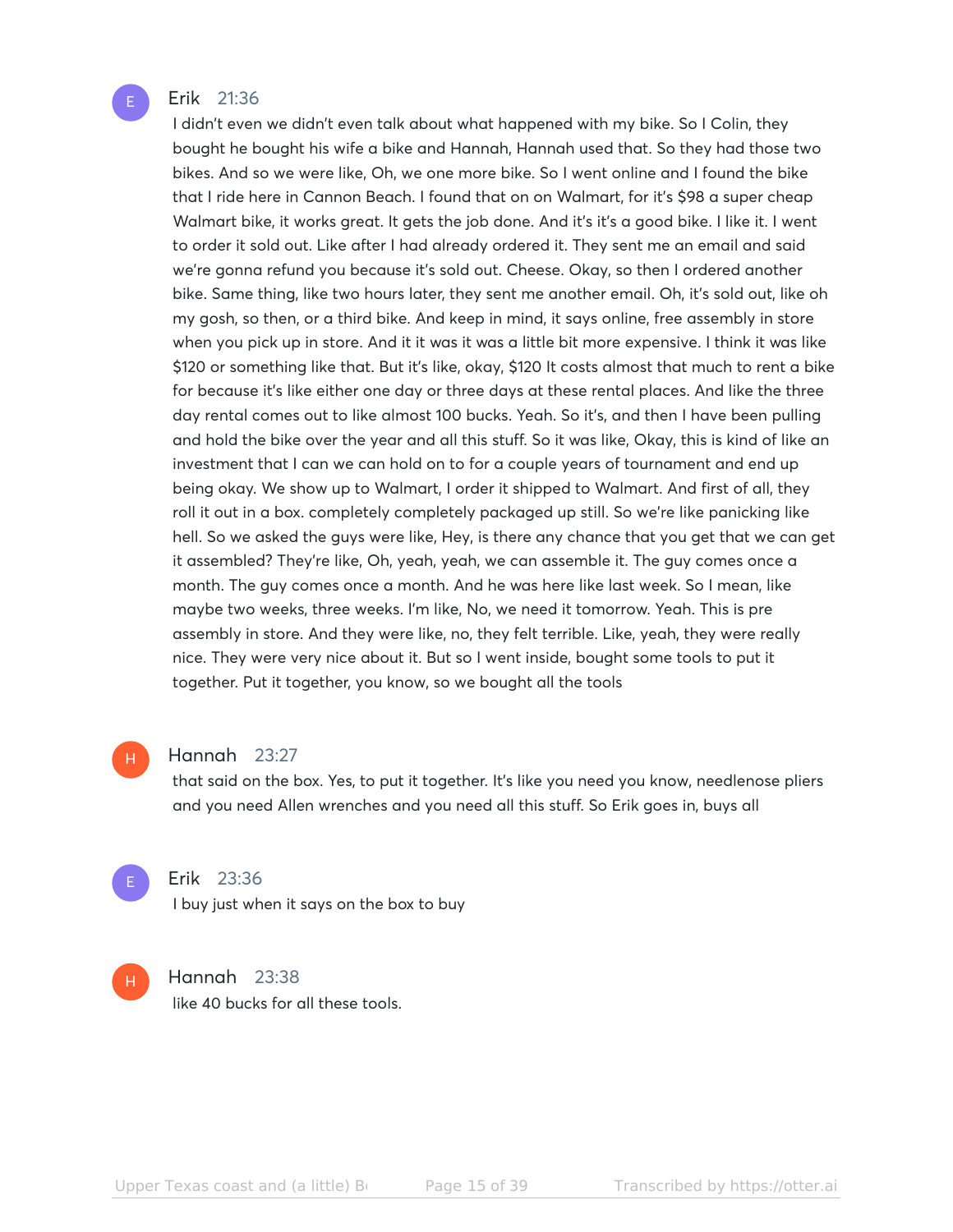#### Erik 23:40

And we get it to the hotel. We open up the bike thing and the bikes half assembled. It's mostly assembled. Yeah, it literally I just had to put the handlebars on and put the tires on and the pedals and it's like, okay, I really only needed I needed something to cut this ties. Yeah. And I needed a crescent wrench. I



E

#### Hannah 23:57

didn't even need something to cut the zip ties because we stayed at a hotel that had a kitchen.



#### Erik 24:01

You could use the scissors. Yeah, or a knife. Yeah, so I didn't even need that at all. I literally only needed a crescent wrench. And so I bought about as much I brought them all home, I can use them here at home, but I bought a bunch of Allen wrenches or about an Allen wrench set. I bought a little pack of tools that has a bunch of stuff. And then about one more thing. There's three there's three things that I bought. And it was just like a bike, tire pump, tire pump, yeah, tire pump, because I expected the tires to be completely deflated. And they were mostly insulated, which was nice. So that was that was a whole fun experiment. And then we found out after I put it together that that apparently it's halfway between a child's bike and an adult bike.



### Hannah 24:43

look kind of silly.



#### Erik 24:43

I was on a miniature bike all day. He set the pace in the front. Yeah, I was I was just up there like I'm swinging my arms like are on pedals right now. You can't see them but I was just like, fast as I could. And there's like cruising behind and Hannah kept asking me she's like Shinji changing. You're not pedaling constantly. I'm like, I can't. And they're like one to you. Throughout the day, we should switch to as fine. It worked out. We had a great day. 26 miles, and I was on a little miniature bike.



#### Hannah 25:15

So yeah, that was really fun. And it'd been a lot more fun than like, afterwards thinking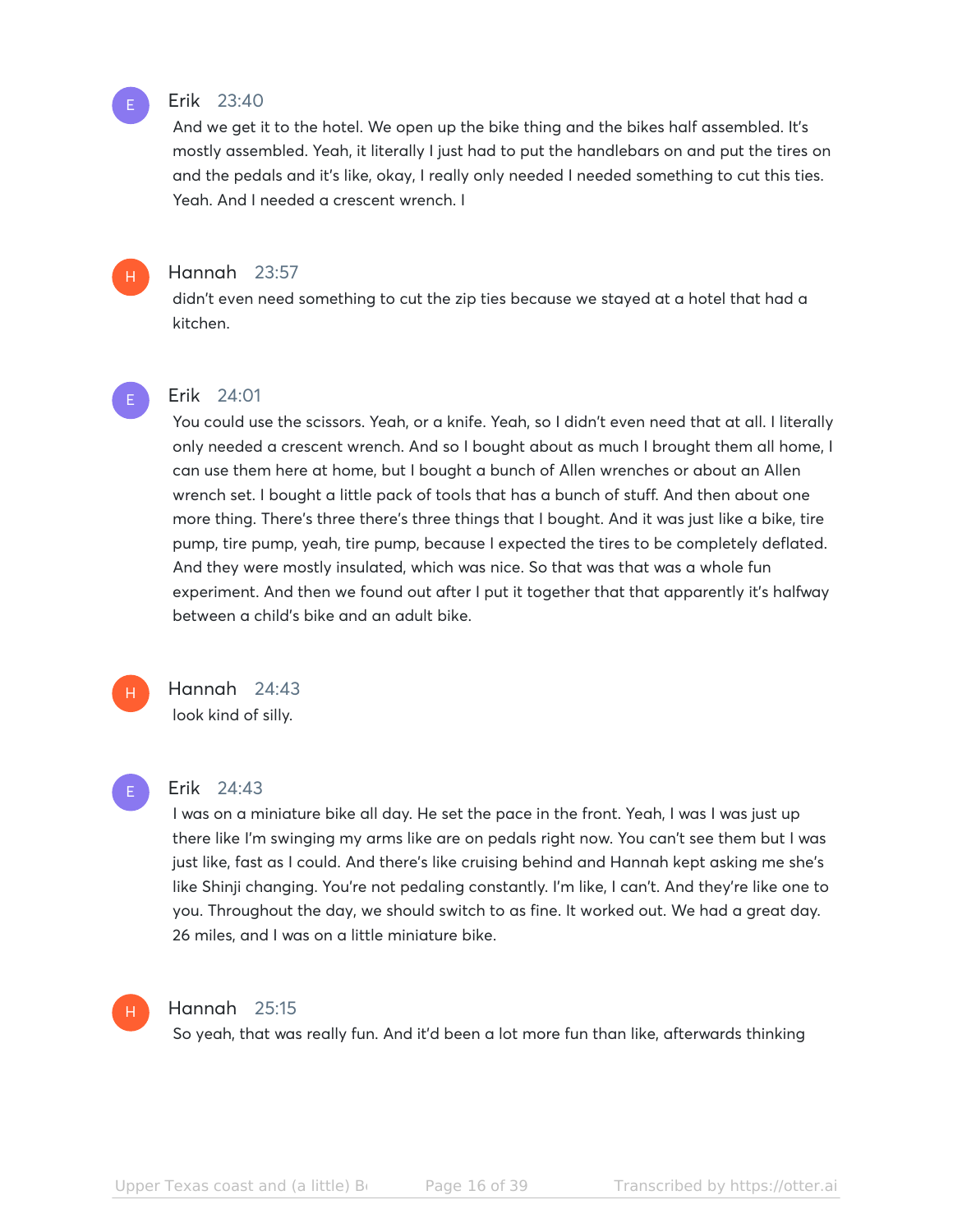about it. Because like, the whole day, I'm just so stressed out, like, we leave Galveston we have like, 70 birds, and it's like, Okay, how are we going to get 50 more? And then it just happens.



#### Erik 25:29

Yeah, Galveston Island State Park is fantastic for birds. They have all sorts of facilities. If if we wanted to, if we had the time, we could camp there and spend the night and get up even earlier and canals and things, but we we just don't have the time in our schedule when you go down. And we



#### Hannah 25:45

also don't have the gear.



#### Erik 25:46

Yeah. And that's the barrier to fire with our gear and all that stuff. But it's gave us an Island State Park is a great place to bird like Hannah said, we got we usually get like 70 species between between 60 and 70 species before we leave Galveston state parks. Yeah. And



### Hannah 26:01

we usually spend about two hours there.



#### Erik 26:03

I want to say two or three hours. Yeah, it's it's fairly it's like mid morning before we leave there because it's there's a bunch of different habitat spots to hit throughout the park. And they have their bathrooms there and water and lots of places to fuel up before we get on the road where there is no more bathrooms there. So



#### Hannah 26:18

don't tell everybody they're gonna steal our route.



#### Erik 26:20

Well, they don't know. They don't know our secret proprietary spots. I mean, we've got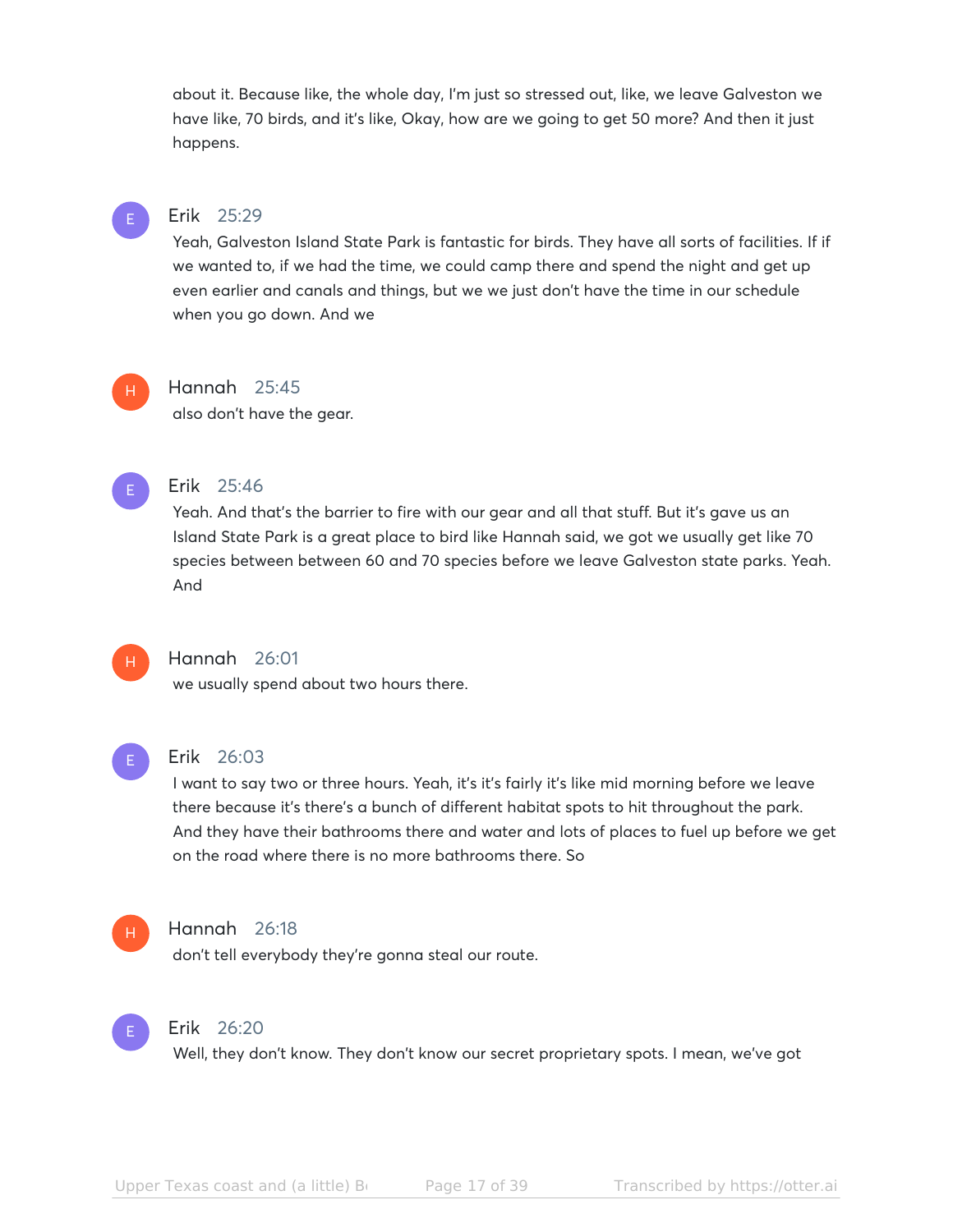Galveston we got refeeds. And he said, but they said that

#### Hannah 26:26

place new though of course.



H

#### Erik 26:30

Which golf course. There's, there's tons of spots on the way it's a great, it's a great bike ride. And the whole thing is just fun.



#### Hannah 26:37

Yeah, it always makes me want to, like get more into biking and birding. But our town is like three miles long. So



#### Erik 26:44

I mean, it's a walking and burning is really all you need to do.



#### Hannah 26:48

So we stayed in Galveston that night, and then the next day, we were doing the sunrise to new competition, which is new for us. We do the human powered every year with Colin and then we try to out a new category, a new competition the next day. So last year, we did a big day in a different count region than we'd ever done. So this year, we did sunrise to noon, for the great Texas Birding Classic, which is a statewide competition. So you're competing with everybody else throughout the state versus some of the competitions that are regionally big sets and big days are regional. So there's a bunch of different ways to compete in this.



H

#### Erik 27:25

Oh, yeah. It's and the, and the whole thing is just to raise funds for conservation grants.

#### Hannah 27:30 And because you sometimes win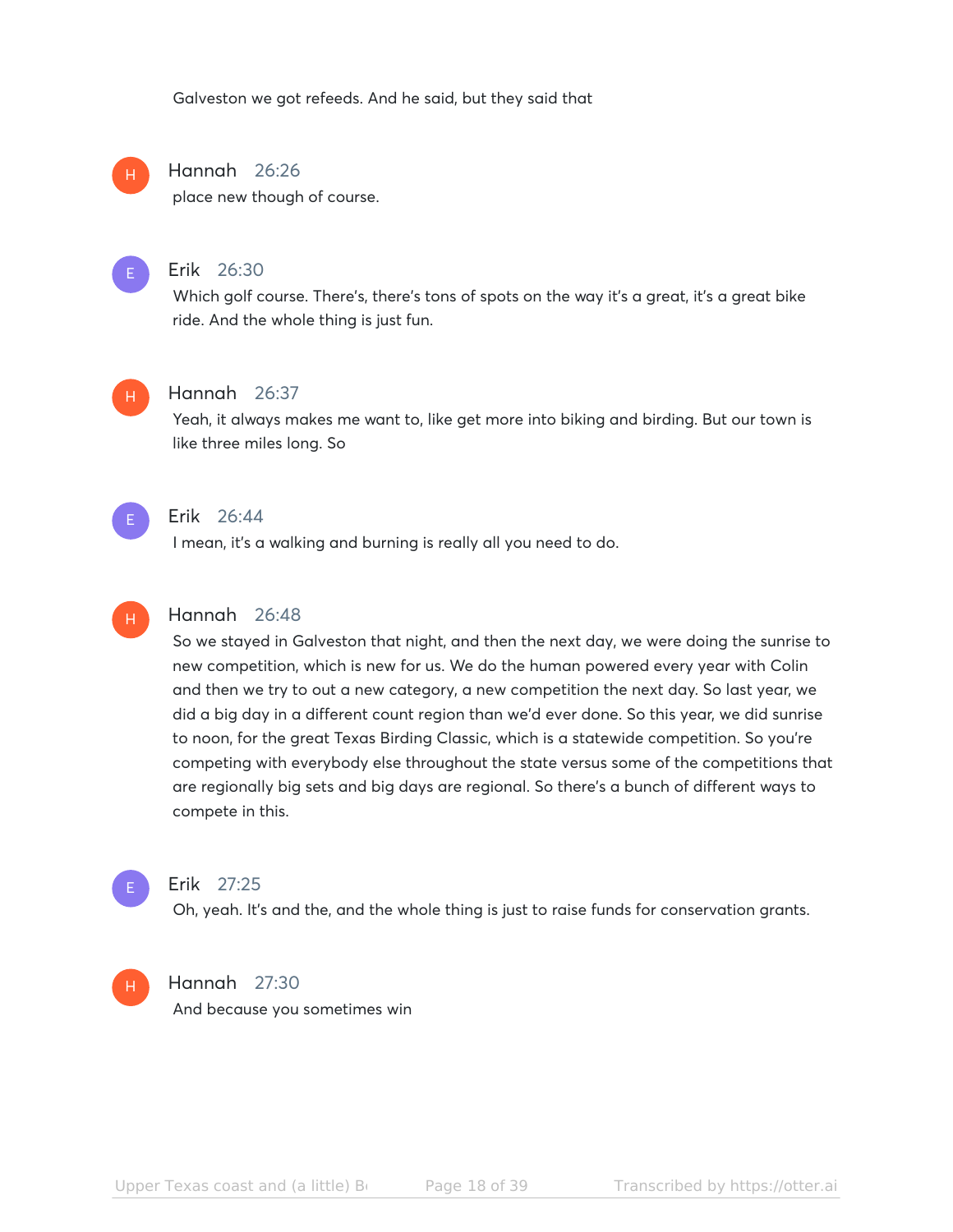#### Erik 27:32

certificates, and sometimes you get Yeah, you get a piece of paper that says the one so that's that's always fun.



E

### Hannah 27:37

So one of the fun things about the great Texas Birding Classic, is that there's a category for the best team name. And we always try to compete for that. Even though our friend Javier down in the Rio Grande Valley. He's Javier



#### Erik 27:49

de Leon is he is the master bird puns and creating like the team name that is like, I don't know.



#### Hannah 27:58

I don't know how he comes up with it. I



#### Erik 27:59

don't know either. And I feel like we've beaten him a couple times. But he is so good. It's



#### Hannah 28:03

so funny. I can't remember what it was this year, but I saw it. I just texted him out of the blue. I was like, Really? So funny. But anyways, so our team name for the human powered was Tour de Classique.



#### Erik 28:17

Yeah, Tour de France. Yeah, Tour de Classique. It's the great Texas Birding classic.



#### Hannah 28:23

So I have to read you our Great Texas Birding Classic, our sunrise to noon competition team name.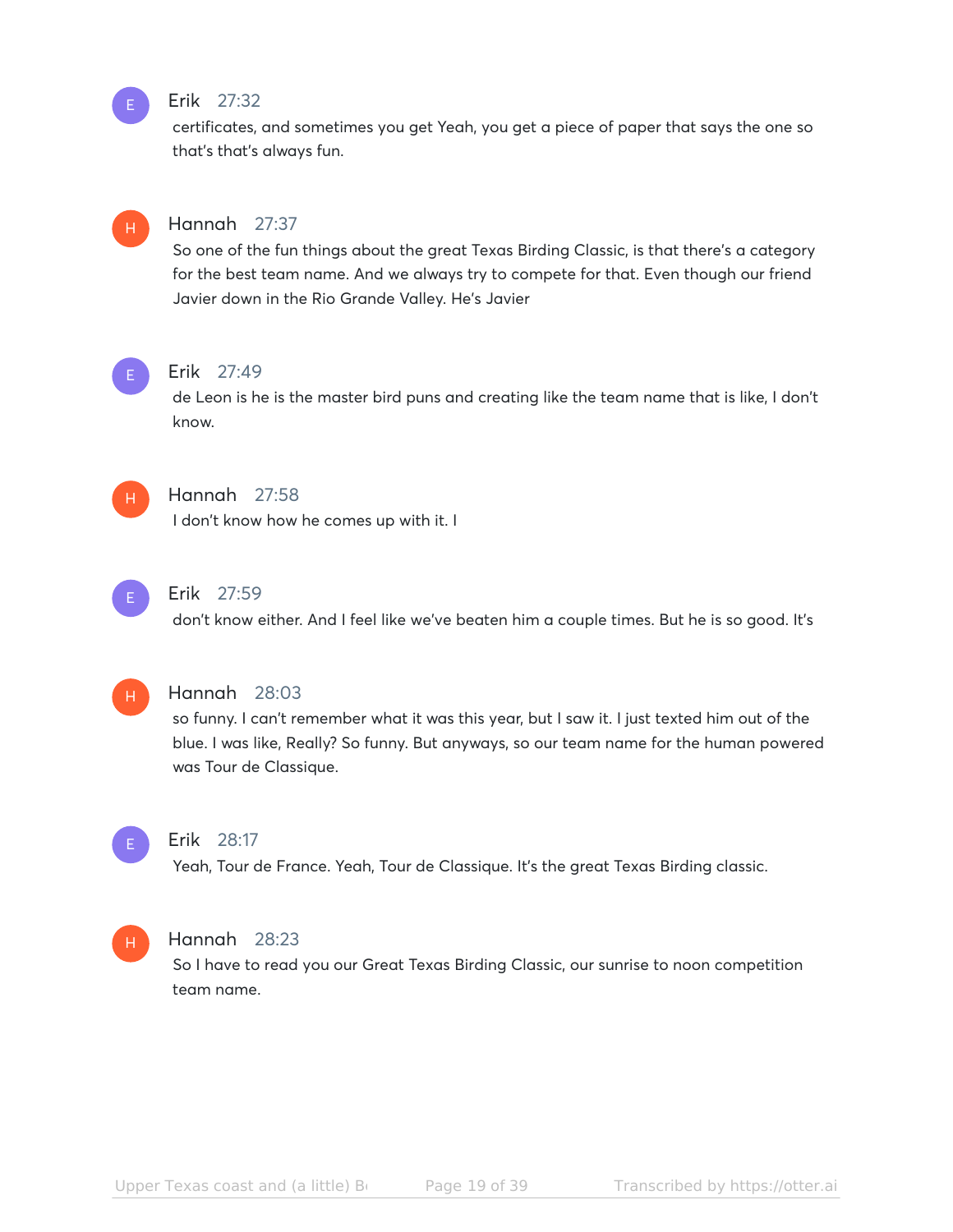

#### Erik 28:27

And keep in mind is sunrise to noon is the shortest tournament, they are the shortest category in terms of time, it's a half, it's a big half day. So it's like six hours, six hours, about six hours six, because 630 I think was sunrise. So that's background of what the sunrise to new competition is. So



#### Hannah 28:45

this is our team new participants in the great Texas breeding classic who view wild avians through optics from the break of dawn until midday and an effort to identify as many different species within that period. So the coordinator was mad at us.



#### Erik 29:01

I have a feeling there's gonna be a rule next year a character limit or something like that. And so we basically just ruined it forever.



#### Hannah 29:09

It just makes me laugh so much every time I read.



#### Erik 29:15

It's the world's longest team named for the world's shortest competition - birding competition.



#### Hannah 29:19

I feel like we could have added a lot more



#### Erik 29:20

than we could have. It was already ridiculous. I don't know if we should have gotten like really, really ridiculous.

## H

#### Hannah 29:26

So anyways, so we got up and Galveston and then we got on the ferry to go to Bolivar peninsula.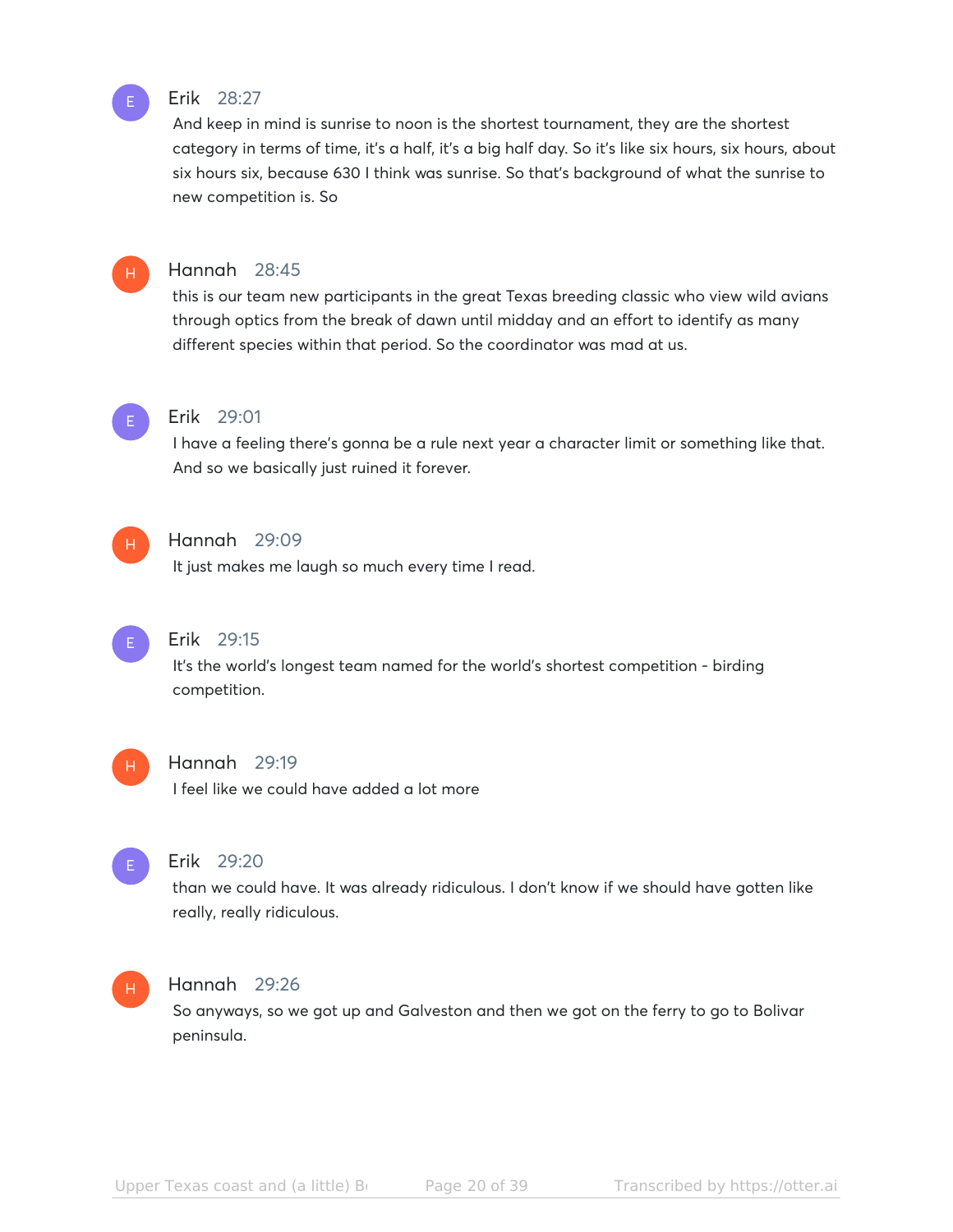#### Erik 29:34

Wake up at 5am or no, we got the 6am Ferry.



#### Hannah 29:38

Yeah, yeah. So there's a free ferry that goes in between Galveston and Bolivar. And, you know, it takes like 15 minutes to transit



#### Erik 29:49

in during certain times of year it's only run once an hour. It's a it's basically a commuter ferry, a lot of people go back and forth daily on this thing.



#### Hannah 29:57

Yeah, so we get to Bolivar flats, which we do. Ever been there before?



#### Erik 30:01

Driven by it like 1000 times? Yeah, I've never actually gone to it and



#### Hannah 30:04

people always talk about it but it's just a stretch of beach. It's like on the north side of the canal or Bay or jetty or whatever. Yeah. Oh, the opening of



#### Erik 30:13

the Ship Channel there. The barrier



#### Hannah 30:14

island, south side of barrier island.



Erik 30:18 The word Island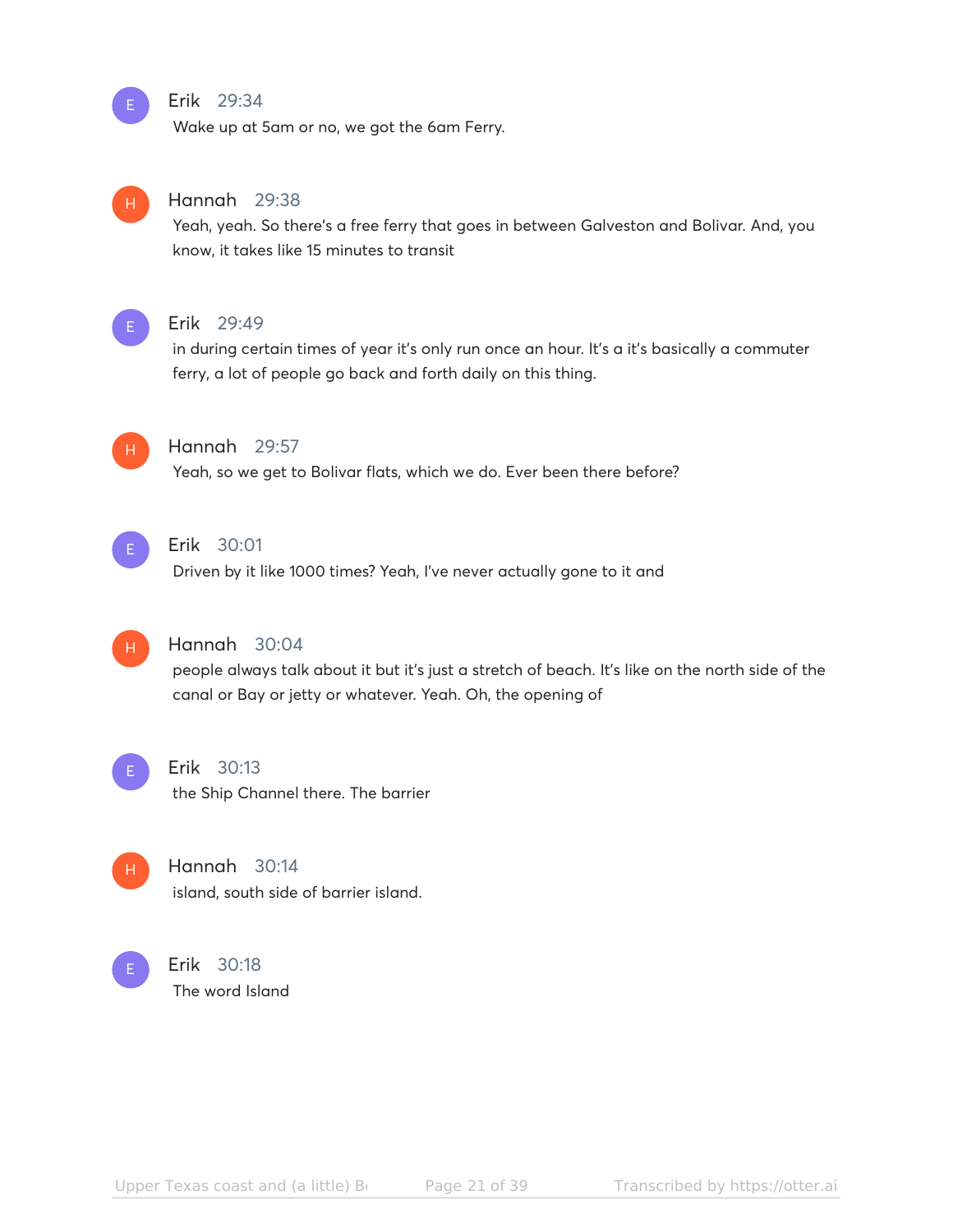

#### Hannah 30:21

Park and you know, it's like a mile down to where the sanctuary actually starts. And from there oh my gosh, it was just full of birds like pelicans and Dunlin and stilts and avocets. It was magical. Yeah, there



#### Erik 30:34

were 1000s of Dunlin. I guess the day before there was 1000s of spoon bills. That's what somebody else is telling us. But the the place it's it's really cool. Keep in mind, there's the only facilities are right as you drive on to the beach. There. There's a porta potti. And that's it. I think there's some garbage cans there too. Yeah. But then you drive down about a mile down and then you walk another half mile before you get down to the to the mouth and the whole the whole walk in the whole drive. It was just shorebird shorebird shorebird shorebird shorebird everywhere,



#### Hannah 31:05

which is just so unusual. You know, like an Oregon we don't get for virtual for sure. shorebird No, it's



#### Erik 31:10

like there's one. Or there's 15 sanderlings and then you keep driving for another while Yeah, there's



#### Hannah 31:16

three more so it's fun, you know, stopping these places. And it's also really hard when you're competing because they want to like stop and look at it every single one I know. But then it's like no, no, no where on the timeline.



#### Erik 31:27

Yeah, it's it's very hard to keep, that's when you run into big groups like that. And for the most part, it was very large groups of the same species because they're traveling together you have 1000s of downloads all traveling together, you have hundreds of avocets all traveling together so it's you're you're you're looking trying to find something that's different and sometimes you do find different things but like you have to be careful about wasting too much time just like focused in on like I got to scan every single Dunlin here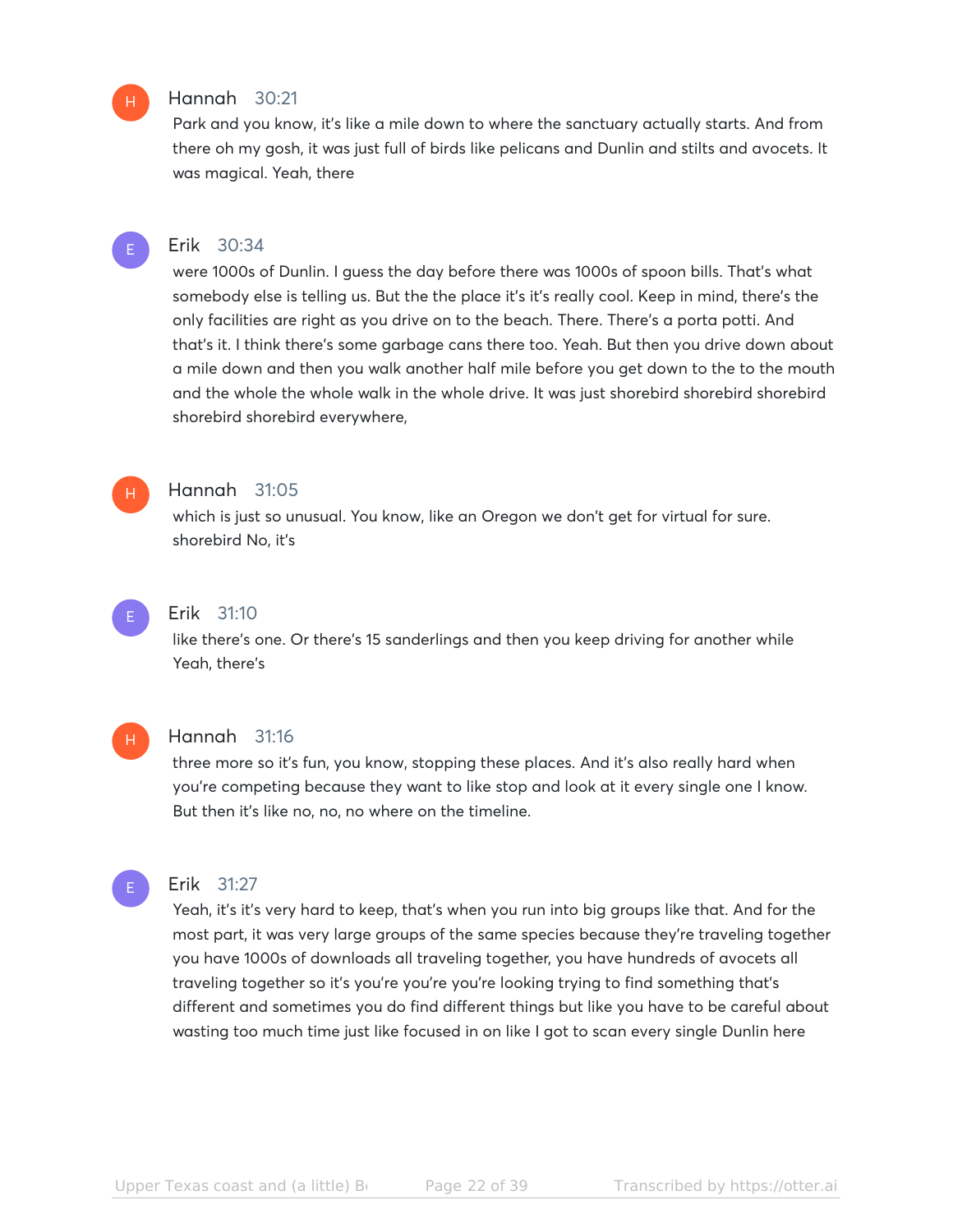and see if I can find like a black bellied clover or see if I can find something mixed into that group I guess blackbelly be pretty easy to pick out of done but something else dowitchers or something out of the out of the devil and

#### Hannah 32:03

so from there we you know scan that whole thing God as much as we could and then we headed off to rollover pass which is another you know pretty well known spot. That place was full of turns and skimmers so

### E

H

#### Erik 32:15

we also got some more servers there we got our I think it was our zero beards or whitetail team hyper camera bear there's a bear Okay, yeah, we had a bird same same paper we had I think there was a Wilson's clover and there was a couple other shorebirds we got like the black turns that's where we got the black turns and they were fairly close back turns it was kind of kind of cool I don't think I've ever seen black turns that close up I don't know they're so pretty



#### Hannah 32:39

so yeah least, Caspian, Common, and foresters, Royals sandwich lots of terns.



#### Erik 32:45

I think we got all of the expected turn species at that one spot rollover pass

#### Hannah 32:49 H

and then headed like did all that headed off to High Island and

#### E

#### Erik 32:53

keep in mind at this point we're we're in high spirits we have some we have we're taking off the species we're getting good things we saw we saw a handful of birds on route to the to each spot so is oh and like more morning dove and Eurasian-collared and starlings and how sparrows as we're as we're driving that way, we don't have to search for a morning to get somewhere. We catch them on route.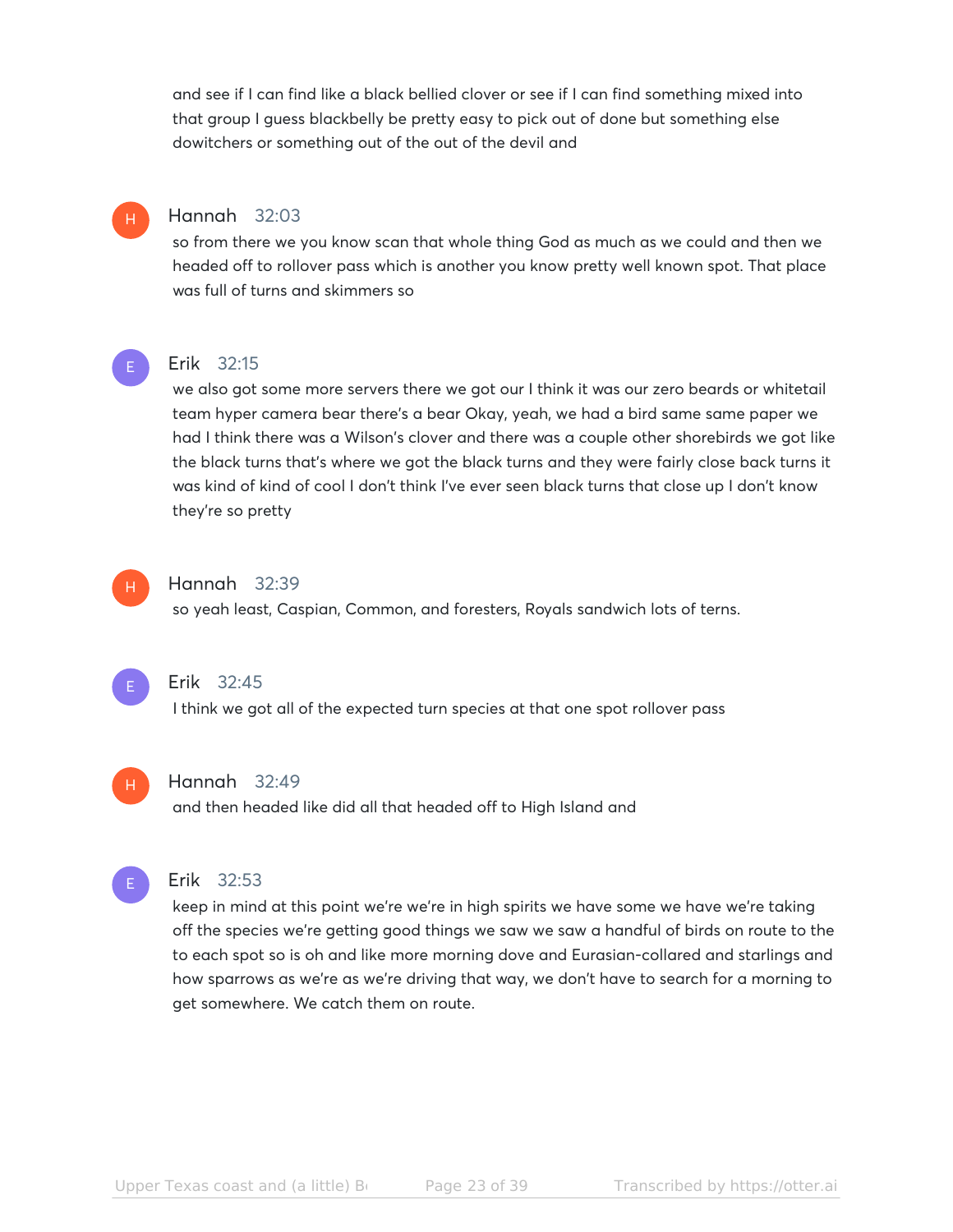#### Hannah 33:15

And from there we head off to High Island, which is one of our favorite burning places to go. There's a couple different spots to go to and you can see different things in each one and they're like, you know, half a mile apart from each other. Yeah, pretty close. And so the first one we went to was Smith Oaks. And we got there like right at opening Yeah. Which is an accomplishment for leaving for starting at 630 like hitting a



E

H

H

#### Erik 33:38

couple spots before getting to Highland. Yeah. And keep in mind we have to be done by noon. Yeah, this is a Go go go. We have a half day to get all these spots

#### Hannah 33:46

in Smith oaks has changed a lot in the two, three years that we've been there. And these are Houston Audubon sites. And so you know, they get a lot of their funding from supporters and folks in Houston Audubon. And, you know, it's a it's a large organization. And so the big change that we noticed when we were there is that they built this really, really nice boardwalk.



#### Erik 34:07

It's giant and tall and fancy, and you can get up accessible and kept accessible. You can get up into the mid canopy before I think, I can't remember was there a ramp to get up onto the levee?



#### Hannah 34:18

I don't I don't remember there being one. I feel like it was their own thing. Like we walked through like, you know, the the camp or the forest floor and then



#### Erik 34:26

you're like some steps up to there might have been there might have been a ramp up onto the levee before.



#### Hannah 34:30

You know, I think there was Yeah, but it was not near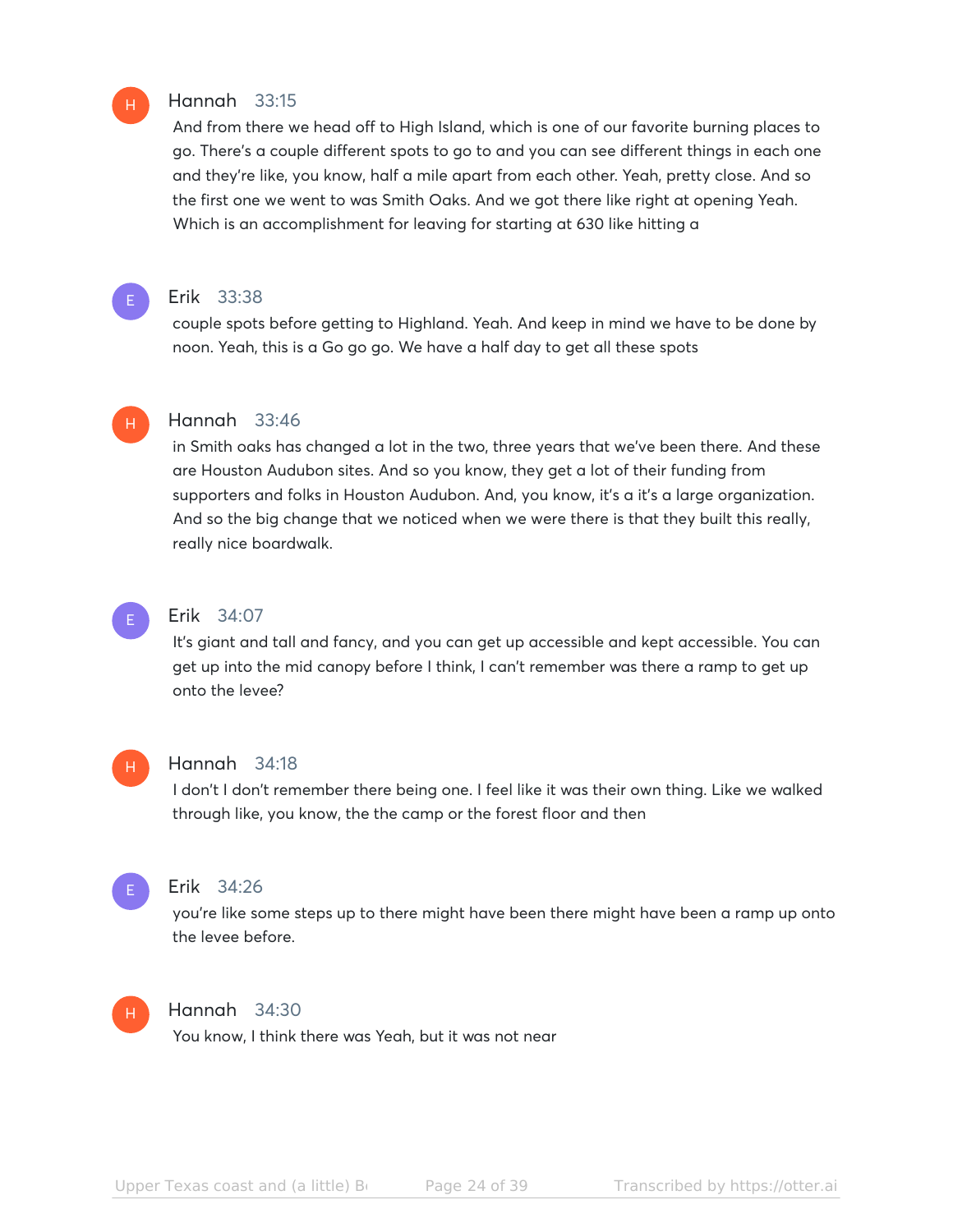

H

E

#### Erik 34:33

as not nearly as nice as what they have Now. Now. It's a big, big, long, fancy thing. And that you can get up and look look down at the rookery because that's the that's the big thing at Smith oaks is it has a giant rookery of all the waiting versions. Yeah. Which when we were there, the spoon bills were just barely hatching. So they weren't really like out inactive. But all the other waiters had already hatched and they had babies, baby Green herons and little blues and try color. Oh

#### Hannah 35:02

I got so many videos have great egrets. They're silly little babies that are like mouth open, like waving back and forth and trying to fight their siblings. So that was super cool to see that new boardwalk and then mercury and it was actually pretty busy when we were there. I guess we were there on a Wednesday. So, Wednesday, it was surprising how busy it was for Wednesday.

#### Erik 35:27

But you know, in the middle of migration, everybody's out and about any day is fair game for for migration. And so from from the boardwalk and looking at that we walked down into the lower portion of that, of that area of Smith Oaks. Mosquito city. Yeah, mosquito city. So we we both sprayed out, we all sprayed up with mosquito spray. Cullen was wearing a sweatshirt, because he knows at 85 degrees, so he's got to stay warm somehow. Yeah. I'm wearing a sweatshirt wearing long pants. Like, I don't think they weren't jeans. They were like, like, like travel pants or something. Yeah. But they were they weren't super thin. They're like pretty thick pants sweatshirt on top of his on top of his long sleeve shirt he was already wearing. And he's like walking around. He's like, are you guys getting bothered by mosquitoes? And so he turned around and we could barely we're staying like five feet away from each other. We can barely see each other through the cloud with mosquitoes. It was ridiculous. But it was crazy. Like, it was like I think Hannah tried to get some videos of it. But I mean, this mosquitoes



#### Hannah 36:30

have a cloud of mosquitoes.



#### Erik 36:31

Oh my gosh, it was insane. Like there was so many mosquitoes. And then conversely, there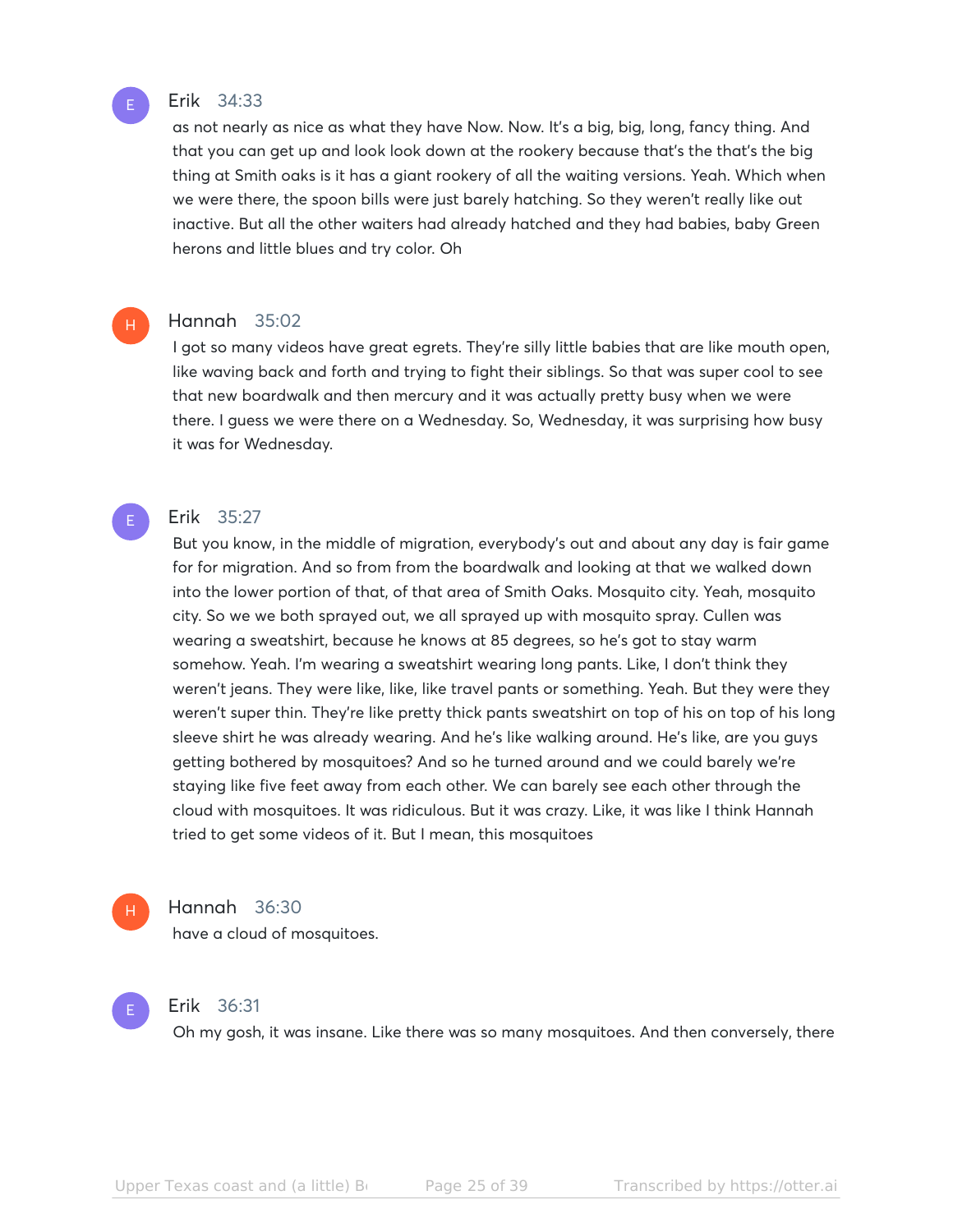was so few horrible.

#### Hannah 36:40

Like the warblers were all up in the tree canopy.

#### Erik 36:42

Like we found we found a pretty good number of warblers, but it was there were few and far between and then we had they were staying in the canopy or behind stuff. So we would have to stand still and stare at them for a good 30 seconds to a minute. Trying not to like like we'd be smacking in our arms and smacking in our face trying to look at the look. So it was it was an experience for sure. And



H

E

#### Hannah 37:05

like the number one warbler species that we're seeing were common yellowthroats, and they were like, in the top of the trees it's like what are you guys doing? You belong down by the water?



#### Erik 37:14

Yeah, I've never seen common yellowthroats that high in my life. That was it was interesting Highlands fantastic. Smith oaks is awesome. Some days mosquitoes are bad some days mosquitoes are horrible. I mean, you got to take your pick. it's it's a it's a battle you got to you got to fight sometimes.

#### Hannah 37:30 H

Yeah. And so then from Smith Oaks, you know, we spent a pretty good amount of time there because we had anticipated that it was going to be a little better. So we had a lot of time to kill before noon. And then we kind of gave it up to go over to Boy Scout woods, which is the other location at High Island.



#### Erik 37:48

And we're scout Woods is kind of it's the more typical what people portray Highland as like it's kind of like the entry point. They have like little store. Kind of a store.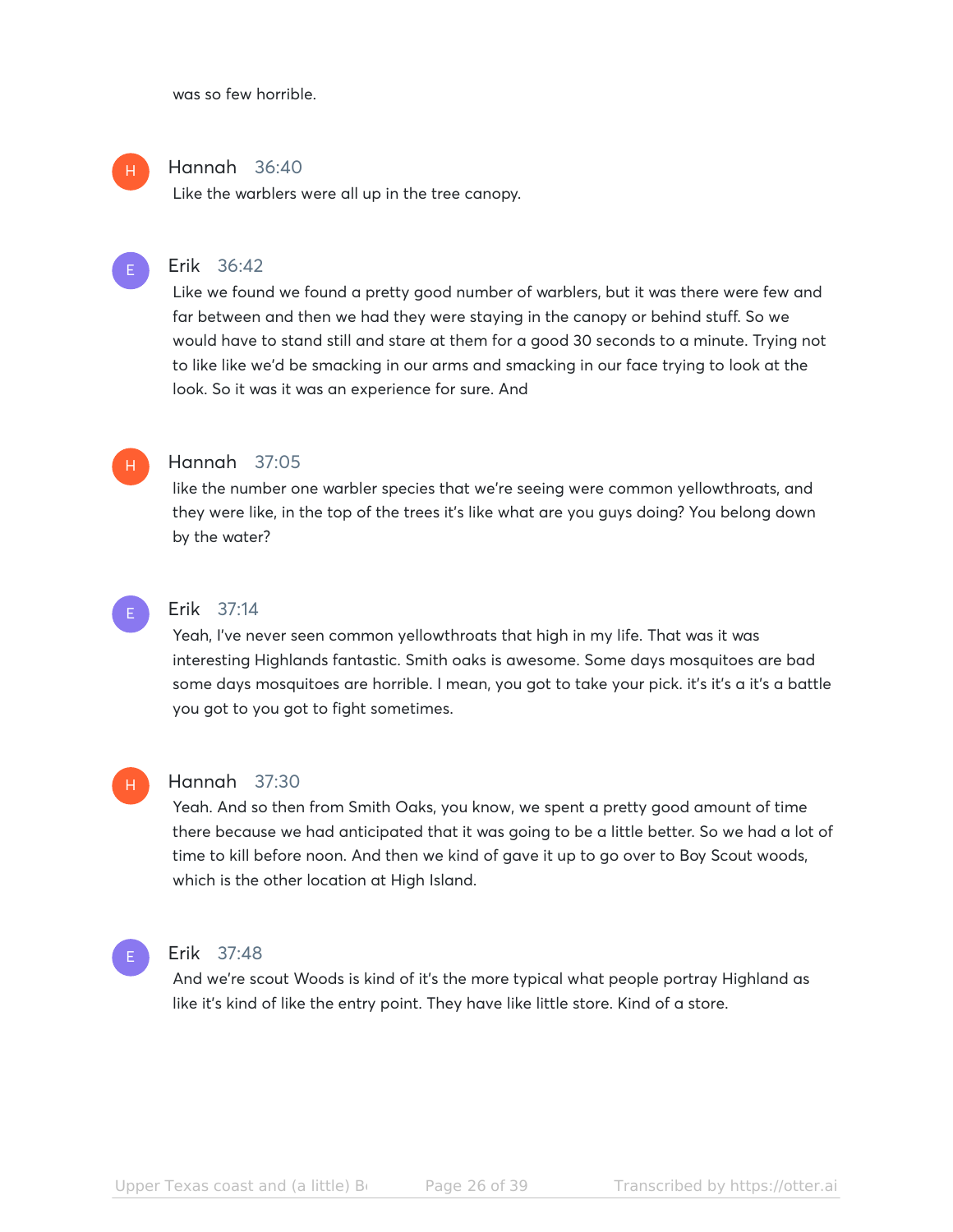#### Hannah 38:03

Yeah, I don't know. That's like a store. I

#### Erik 38:05

guess you can call it a store. Yeah, it's like open and everything. But it's it's like the main checking point for High Island. So it's kind of the main thing people think of is a really good spot. It's got a nice amphitheater set up. So you can sit on some grandstands and look at the birds. And then it's got a bunch of trails, a couple photo blinds. A couple boardwalks.

#### H

H

E

#### Hannah 38:27

Yeah. So we walked around the whole thing. I think we we only got a handful of different birds to add to the list. Like think there was a one of the red bellied woodpecker up there.

#### E

#### Erik 38:37

Yeah, we had a we had a couple of warblers, but I think we already had a Magnolia and like bay-breasted, I think Yeah, we're just excited. I can't remember but it was, it was it was, I mean, the birds the birds were good. Like the views we got to the birds were good. The numbers of warblers not that great that day, but I mean, he take your chances, especially when you pick a date to compete weeks ahead of time.

### H

### Hannah 39:00

I know it's hard when you're flying into like really, you can't gauge like yeah, it's gonna be in a month.



#### Erik 39:05

Yeah. But I mean, we have a blast. And we



#### Hannah 39:08

got I know let's talk about the lifer. So like 11:55 we're like sitting at Smith. Boy Scout woods in the grandstands. like looking at the water feature kind of like talking about the day because at that point we're gonna break away from Colin we hadn't seen him in two years. Yeah. So just kind of chatting you know, before we head off.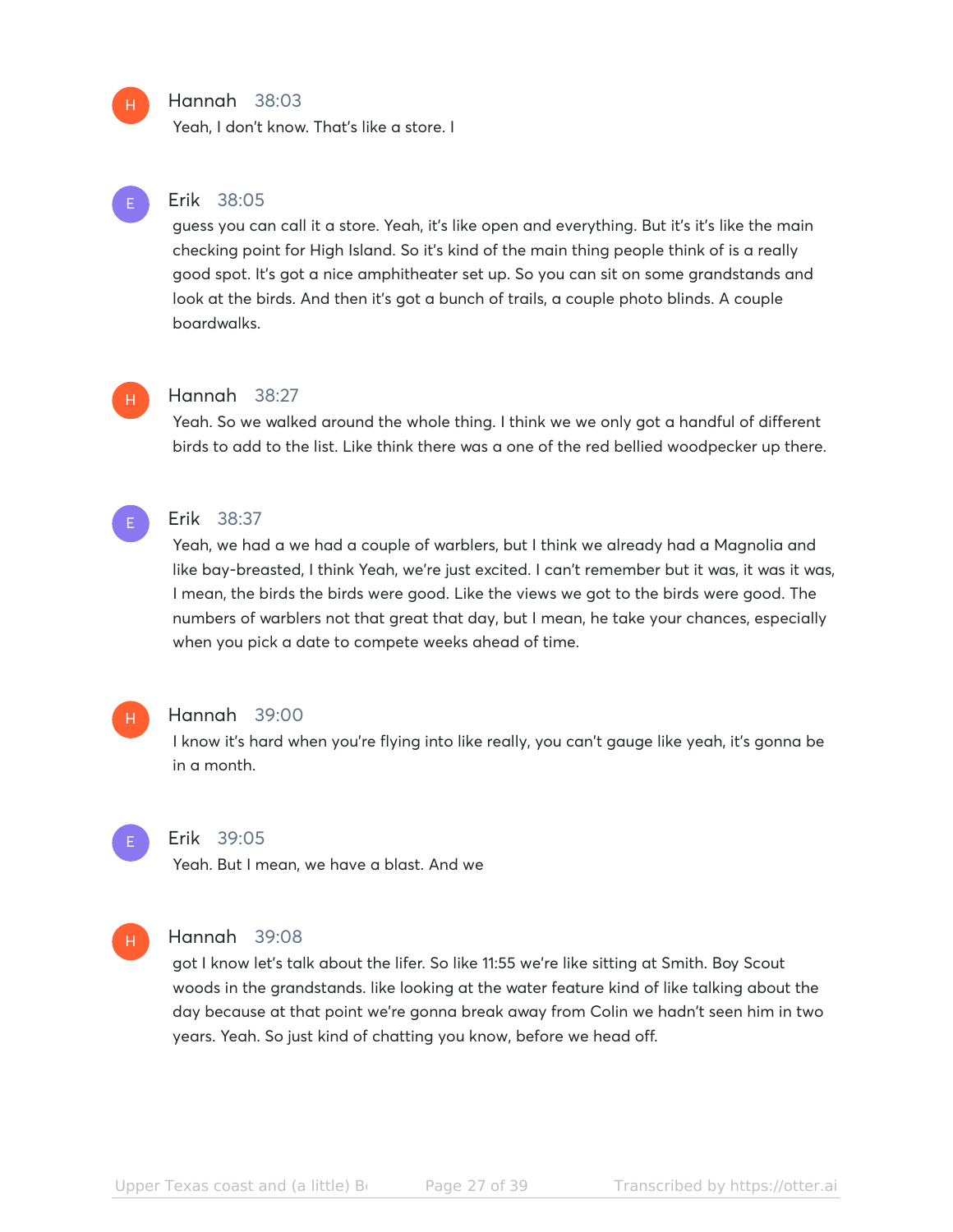

H

E

E

#### Erik 39:27

Before before the lifer we ended up with a Northern waterthrush which is what I was really hoping that's what I was really hoping for that for the grandstands. Because it's like every time you go to the grandstands, it's always a water fresh. And so we sat there it was like 1150 when we saw that, maybe 1153 or something. And then it's like, Alright, that's last minute ad good. Awesome. We got to get the waterthrush and so we're sitting there and watching and watching and watching

#### Hannah 39:50

and at like 1145 I'm like, you know dinking around on my phone like posting on Instagram. And Erik is like, what's that in the back and there's like, there's a Bunch of water features at that part of boyscout Woods.

#### Erik 40:03

They're like probably 30 or 40 feet into the woods from where the grill stands around.

#### Hannah 40:08 H

There's like the main water and then there's one like hidden in the back. Yeah. So we're like sitting opposite that water feature that's in the back. And 1155 Eric's like, what's that? And like, I woke up in time to see something fly. And then he and Colin both get on it. And they're like, like, build Cuckoo. And I was like, because, like, I saw it move, but then I couldn't find it. Yeah. So that was the story of our life or black belt Cuckoo. So Cullen, Erik didn't think it was life or whatever. Yeah, like both guca. I

#### Erik 40:42

swore we saw black-billed somewhere else, but apparently not. I didn't. I was thinking the whole time. Maybe I think maybe we've tasted before or, I don't know. It wasn't even dawning on me that there's a lifer. And where I was sitting, I had a small window that I could see through. And it was right, right on the face of the cookies. Obvious obvious Irene obvious color the bill. All that stuff is like oh my gosh, look at that. It's great. It's awesome. And then colon next to me was he was just far enough left. He could barely see and he's like, I don't know. I don't know. It's like, no, this is this is an obvious black-billed cuckoo like this is an addition for the day we got we got it. He's like, I don't know. And then and then it like moved a little bit. He's like, okay, cool black-billed. And we're Hannah was it she couldn't see it. See at all, where it was once that person and sat for a few seconds. So, so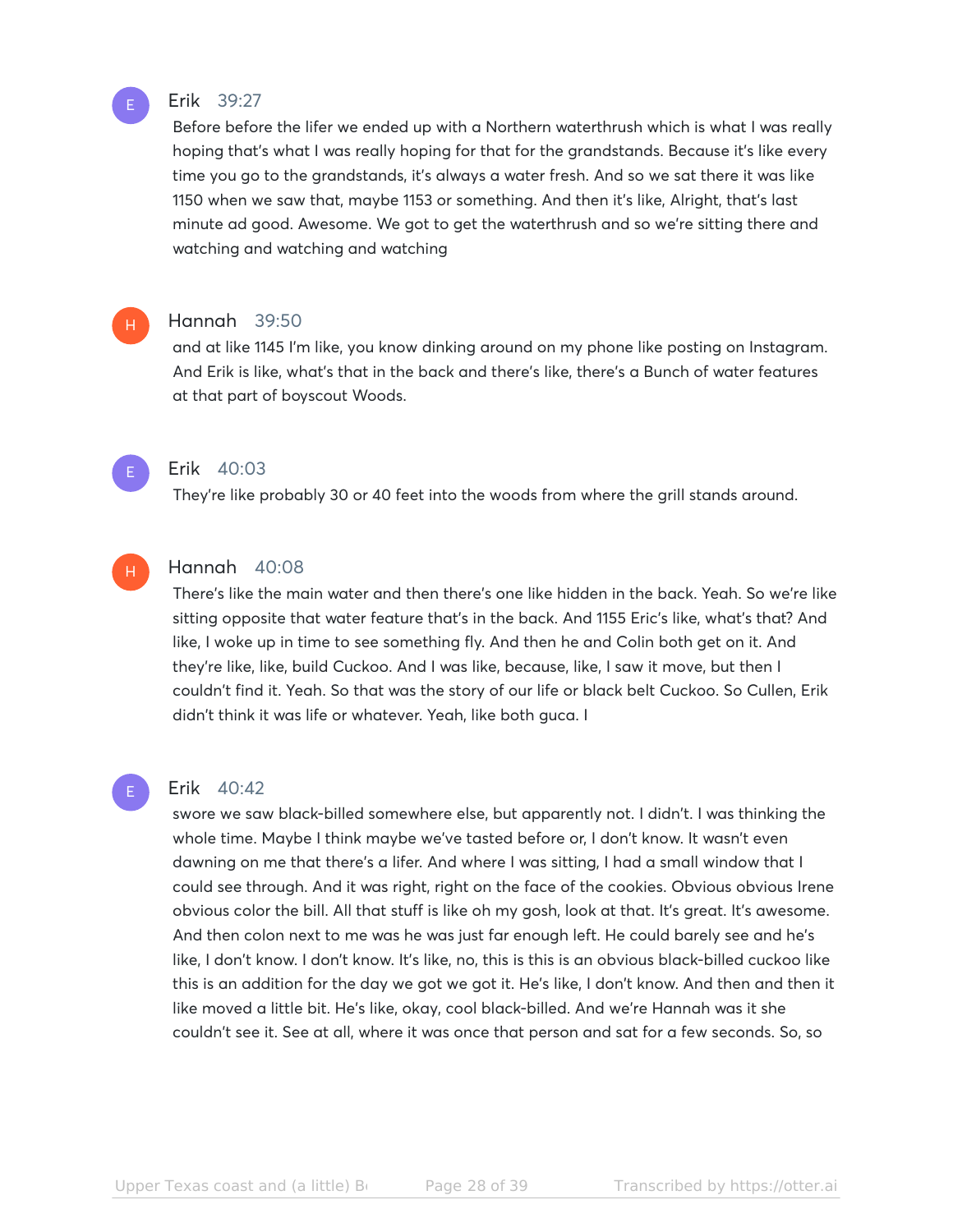Erik 41:32 I'm sorry. Okay.



H

E

#### Hannah 41:35

So from there, that was 12 o'clock. We didn't do as good as we had hoped to. But you know, we'll still see if that's, we'll see if it was good enough.



#### Erik 41:43

Yeah, it was. It wasn't good. I think it was a good day. I had a good time. I got a lifer. And we reverted some places we've never been before.

#### Hannah 41:50 H

Yeah, that's true. I just hadn't. I was just hoping for more warblers. You know, you see those pictures of fall outs and it's, I mean, I know it's like destructive to birds and everything, but I still want to see it at some point.



H

#### Erik 42:02

Yeah, it's not like we have a hand in creating Fallout directly.

#### Hannah 42:06

Yeah. So anyways, from there, we drove to Beaumont because our friend Christina who works for visit Beaumont, and we've met her in San Diego at the birding festival last year. She invited us to come out and see this this burden site that they have for visit with visit Boma, that's called cattail Marsh and it's driving into his kind of bizarre like, we just put it into the GPS, you know, and so we're just following that and he like kind of go through neighborhoods. And then all of a sudden you're in this ginormous Park. That's just like grass, trees. There was bathroom and horse stalls. There were a handful of horse stalls when you just turn into it.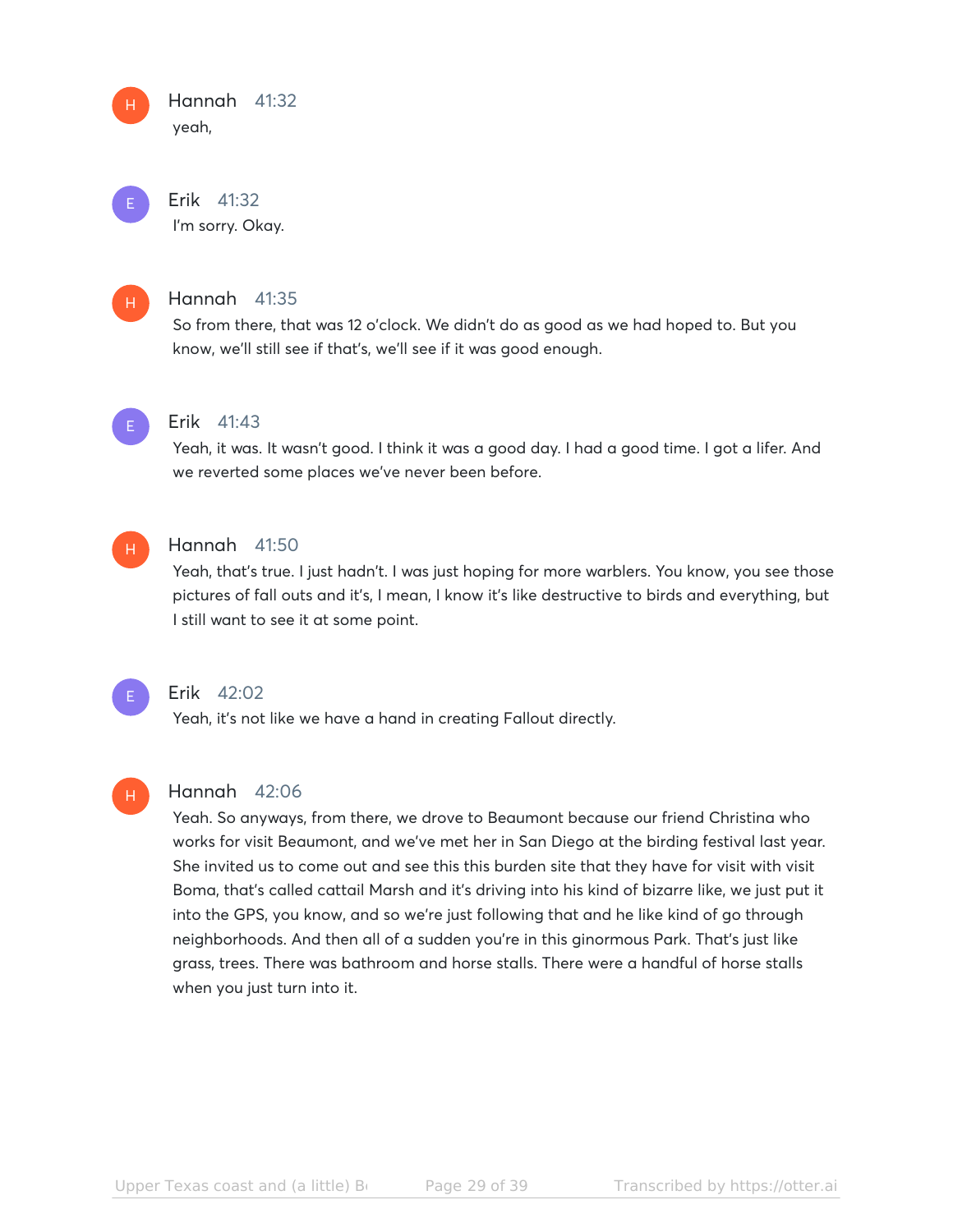#### Erik 42:48

Yeah, it's like a large city park like III think of just a general Tyrrell Park is like a large city park. That's manicured grass, picnic tables, bathrooms, nice, nice bathrooms. Yeah. And then just like a bunch of places where you can park and have a picnic.



E

#### Hannah 43:02

And so we're like driving through here and we're like really this is the hotspot What are we getting into and then we go through like you take like a write off that main road and it opens up into this humongous cattail Marsh area which is just absolutely gorgeous and yes, you know, waste treatment site like we enjoy going to.



#### Erik 43:23

Yeah, it's very similar, like in In Design and like scope of what it is and what it contains to Sweetwater preserve in Gainesville, Gainesville,

H

#### Hannah 43:36 Florida.



#### Erik 43:37

So it was awesome. We love Sweetwater when every time we went there, that place is awesome. And this place is awesome, too. It's 900 acres of wetlands. They have eight miles of levee roads that you can you can walk on and theoretically



#### Hannah 43:50

you can bike on you can ride your horses on



#### Erik 43:53

everything except for motorized vehicles. motorized vehicles are limited to the the Public Works people and the staff for the Nature Center. So they they and they'll take you on tours. Yeah, a couple times a week they take tours out there and so



#### Hannah 44:09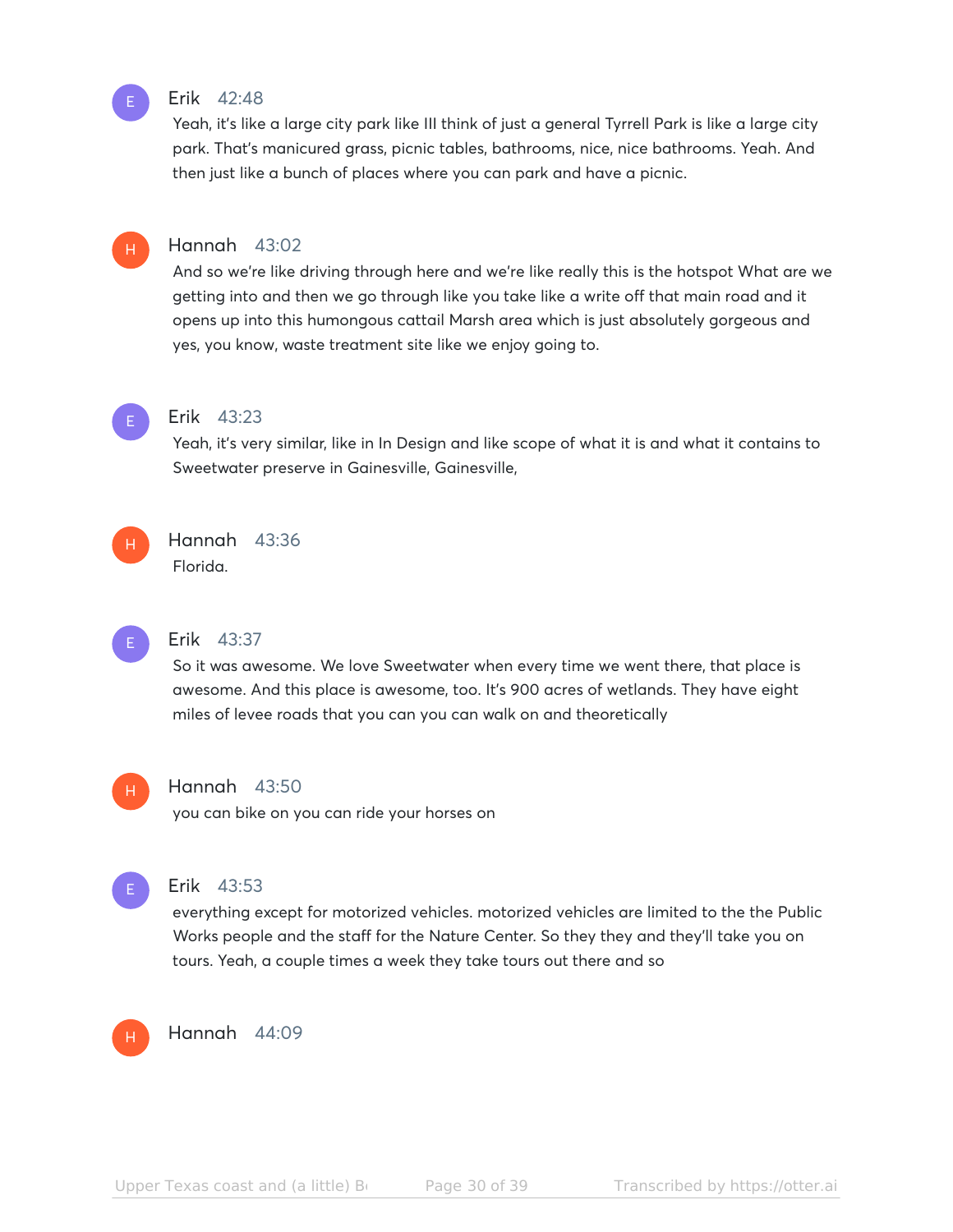john is with visit Beaumont and he took us on a trip around cattail Marsh to check it out. Which was super cool. There were sections of it that were closed due to you know, construction and they it is a working wastewater treatment area and so they do periodically have to do things to keep that up. So they were working on that and I know he was disappointed those areas were closed so you can show us is but



#### Erik 44:32

having worked in wastewater and like having us having gone to so many wastewater treatment plants like it's it's it happens it's first and foremost these places are wastewater treatment plants.



### Hannah 44:42

And this is why john oliver should have hired us that wastewater treatment plant in wherever New Jersey or some No,



#### Erik 44:51

I can't remember. certain state Yeah, and then the one that named after him.



#### Hannah 44:56

I know. He should have invited us to go there. We



#### Erik 44:59

could have other dogs have always wanted.

Hannah 45:00 JOHN, we were an expert in this. Yeah. H



Erik 45:03 We love. We love birds at wastewater plants. Yeah,

Hannah 45:06 H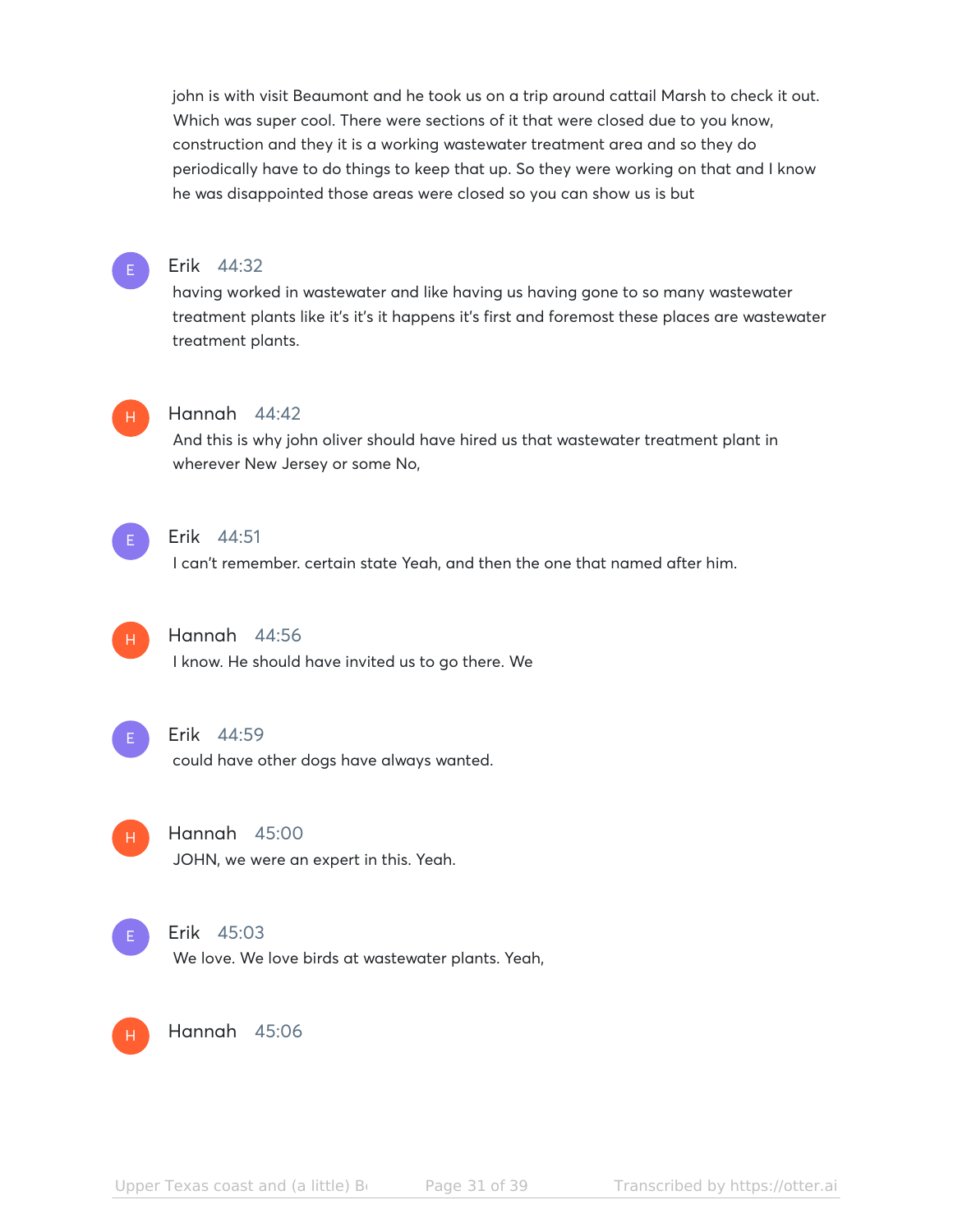we're, we're the foremost experts in birding at wastewater treatment centers. We should write a book on that.

E

Erik 45:13

I mean, seriously,



#### Hannah 45:14

Jennifer, you know, my friend wrote a book on birding cemeteries, and she's working on breeding cemeteries. Okay, so this is copyrighted. So none of you guys can write a book on wastewater treatment,



#### Erik 45:27

because this water treatment is us going to be and it'll, it'll have information like, Okay, well, you can go to this plant, and they'll process 1.2 million gallons per day. And it's processed using using this Oh, it goes through an SBR we'll just talk all about how the different digesters work and all that stuff. And then I mean, if there's time, we'll mention stuff about the right

#### Hannah 45:49 H

now. Okay, so I'm gonna have two markets, it's gonna have a birder market, that's going to ignore half the book. And then it's gonna have wastewater treatment, you know, aficionados, engineering enthusiasts, who's going to who are going to ignore the other half of the book,



#### Erik 46:02

I get a magazine still from from Texas for the for the water treatment in the wastewater treatment,



## Hannah 46:07

and you ignore those,



Erik 46:08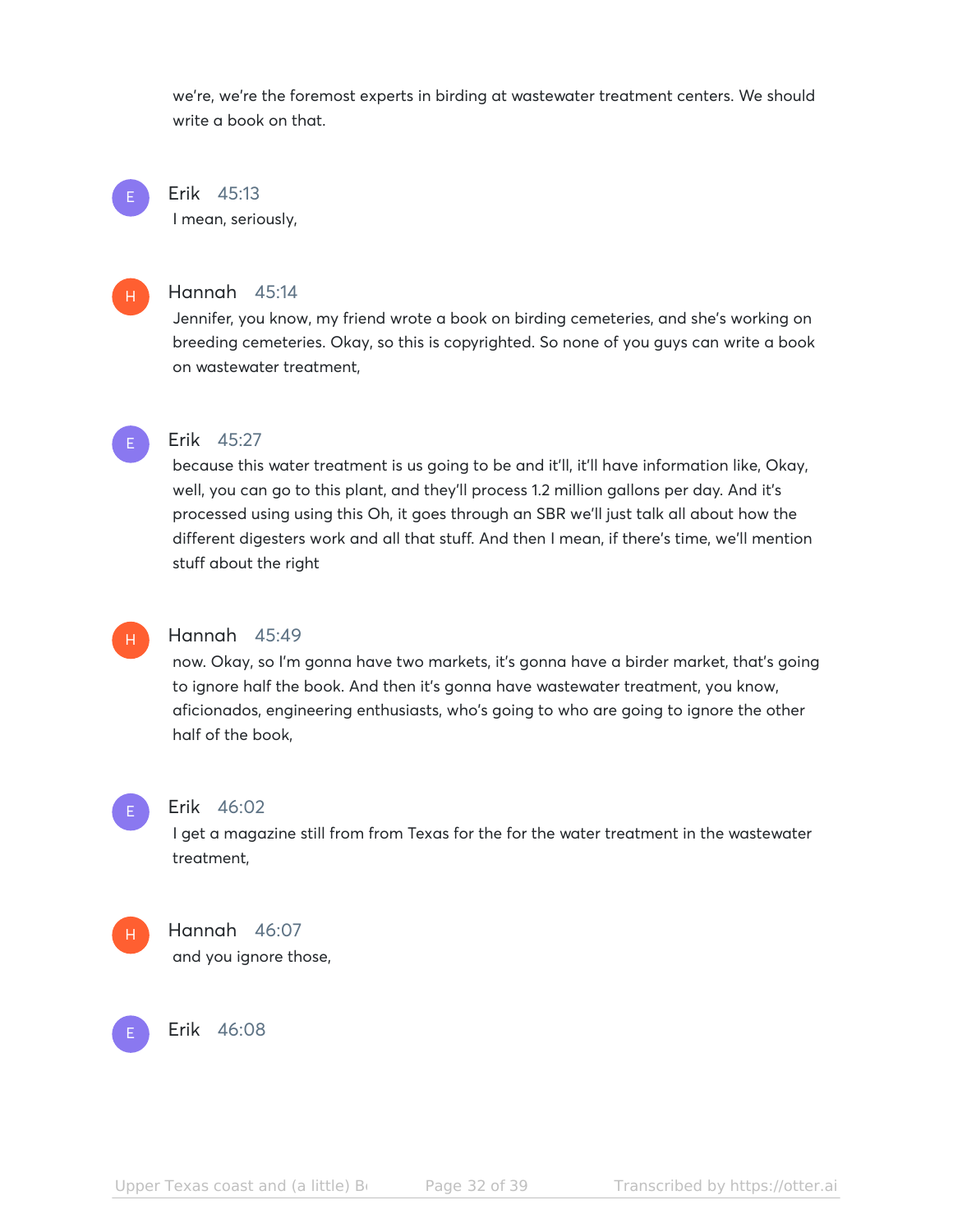I do that ignore those now.

#### Hannah 46:10 H

Okay, so anyways, so we took this trip around the cattail Marsh, we started off in the nature, the education center that they have, which is just beautiful, and it's not really that large. They have picnic tables underneath and then on the second floor, they have a deck



H

#### Erik 46:26

after climbing 90 feet of stairs. There was an elevator

#### Hannah 46:31

Yeah. So that they had a like beautiful deck, you know, where you can just sit out and enjoy all the things coming and going. It was very windy when we were there. So windy. So yeah, that was something. But you know, on this, this drive that he took us on we I think the best bird that we saw were fulvous whistling ducks. There's a lot of fulvous whistlingducks was there were there were like eight of them.



#### Erik 46:53

Yeah, and the whole place, it has a boardwalk, right when you get there that goes straight out. There you go. That's super easy to access, you just park it right there. So you don't you don't have you don't have to go on a long walk all the way around. And each of the there's it's a boardwalk. And then it goes on to a platform and then a little further and another platform, so gazebo, gazebo, so you can be you can be in the shade. And get out get out there just far enough to be able to get pictures of like rails and stuff like that, that are like right at the edges of the the outside edge of the cattails and the water.



#### Hannah 47:24

This facility was constructed in 1993. So it's it's a fairly old facility, but they are doing a lot of renovations and work to add. So they built those boardwalk-

## E

#### Erik 47:33

you consider wastewater facility 93 fairly old?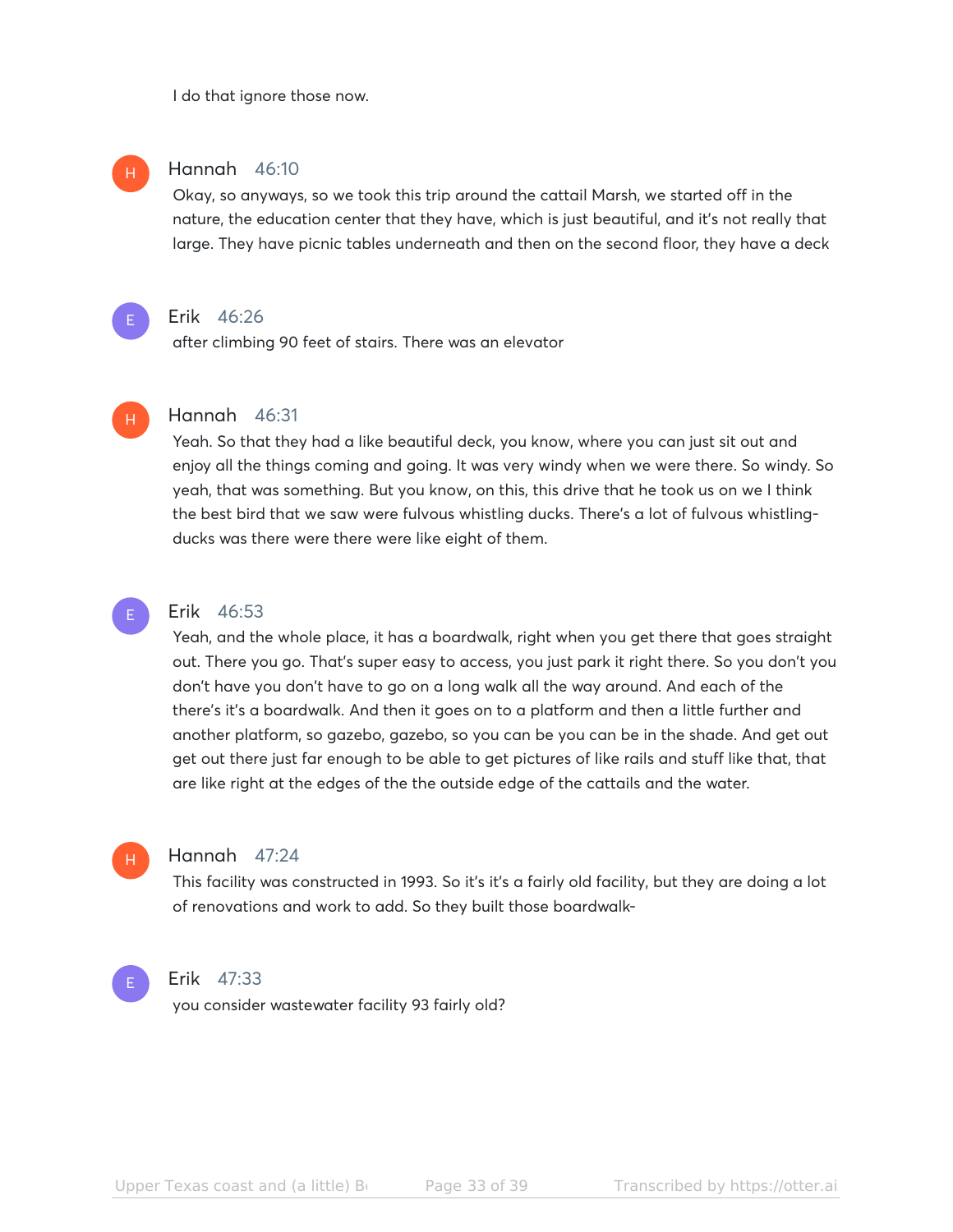#### Hannah 47:38

I don't know it's like, almost 30 years ago,



H

Erik 47:41

I guess? I guess



#### Hannah 47:42

it's kind of you still think it's the 1990s? Don't you?



#### Erik 47:44

I feel like it's got to be the 90s still, it's not the 90s anymore. It's not the 90 of cheese,



#### Hannah 47:49

you know that thing about like that 70's show like, further away than whatever. Anyways, back on track. So they in 2016, they built that boardwalk in the viewing line. So those are pretty new. And then the Education Center was built in 2018. So it's really cool to see that they're, you know, actively doing more and more to the site.



#### Erik 48:10

Yeah, that seems like the it's the Nature Center and everything is run by the city of city of Beaumont. Or, or a department within the city of Beaumont. Yeah. And they really seem interested in pushing wildlife tourism and wildlife viewing as a thing.

## H

#### Hannah 48:26

Yeah. And we, you know, we had a lot of questions for John about, you know, visit belmonts purpose and asking us to come out and you know, what their goals are in terms of tourism, and, you know, he said some really interesting things that I didn't even realize like the bomont is you know, there's an it's less than an hour to like Smith oaks and Sabine woods and Anna wack and all these really great birding locations that when we lived in Houston, you know, we drove from Houston and it was a long haul.



Erik 48:54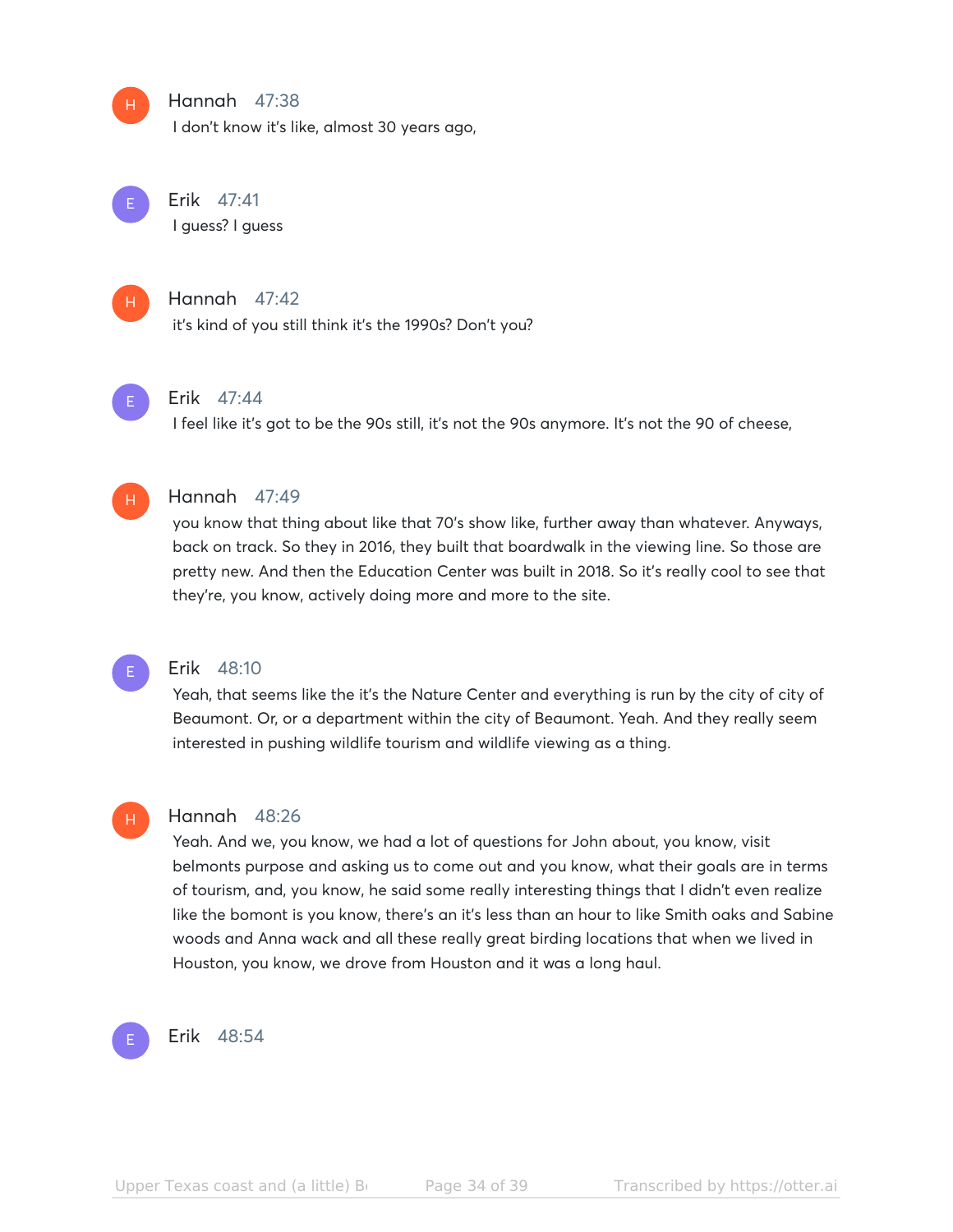Yeah, I mapped them and we didn't realize until until we mapped them after after the fact that to get to High Island from Galveston proper is an hour and 15 minutes if you hit the hit the ferry right on right on schedule, you land there and then go hour and 15 minutes but it's less than an hour to get to High Island from Beaumont. So it's like well, and you don't have to do the ferry so you can go to any time. And I was just I kind of shocked because I honestly had never thought of staying in Beaumont. Yeah. So well. Maybe we'll have to go out there.

#### Hannah 49:27

H

E

H

I'm planning so I'm planning this is I have to get a lot of people on board for this but I'm planning a wine and warbler weekend out of Beaumont so stay in Beaumont, you know go to high island in the morning and go to a vineyard in the afternoon sounds like my kind of birding trip.

#### Erik 49:45

Yeah go to go to Sabine Woods go to. I mean, there's all there's tons of spots you can go to that are all driving distance out of bone. Let's make that a home base rather than trying to stay down in Houston or paying Galveston hotel prices.

#### Hannah 50:00

Well, honestly, Galveston, like, there's, it's it's kind of like Party Central, you know, at times a year. So we don't necessarily always want to stay there. And also like a lot of the restaurants. I don't know, we haven't really found like a restaurant that we really like

#### Erik 50:14

there's there's good places on the island, but it's just, I really

## H

#### Hannah 50:17

want to try the brewery but they close like five.

## E

#### Erik 50:19

I know, they're always cuz we were burning all day long, so I never end up getting a chance to go see it. Yeah. Maybe someday we'll we'll plan an extra day. So we can go to the brewery?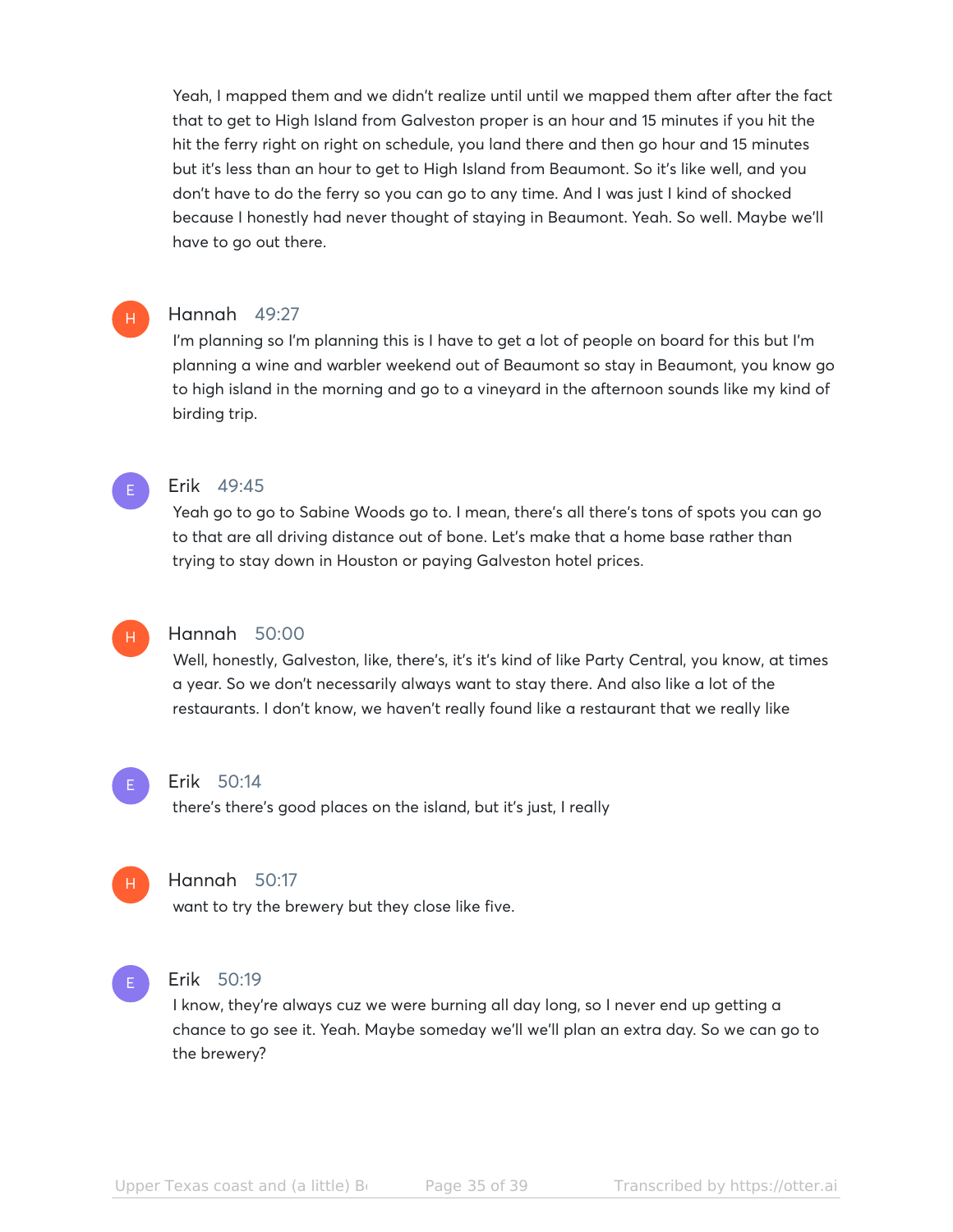#### Hannah 50:29

Yeah, I don't like that. So anyways, you know, it was really cool location, lots of birds. I mean, it was fun drive around and see all the different things and it's just really cool to see, you know, an organization like a dmo, you know, destination management organization, like so committed to bringing nature enthusiasts to their locations. Yeah.

#### Erik 50:53

I mean, there's a lot of there's a lot of demos that talk about, like, Oh, we want to do this, we want to do that. But it kind of seems like belmonts actually putting their money where their mouth is when they're when they're talking about it. So it's kind of cool. I mean, places like the Rio Grande Valley do that they put their money where their mouth



H

E

#### Hannah 51:06

Well, they don't even need to advertise it.



H

#### Erik 51:09

It doesn't really yeah, they don't need to put money into it. It's like okay, there's there's just so much nature. It's just yes comes but but like there's some places that are obviously doing it already. And Beaumont is one of them. That's it's putting putting money into showing off. what's what's there. But there's there's plenty of other places that say they're trying to show it off. And it's kind of just talk about it.

#### Hannah 51:28

Totally. So yeah. Next time, we'll have to try using Beaumont as a home base and see how that works out works. Yeah, yeah. And wines and warblers and wines. So yeah, we had a great time. In this first part of the Texas Birding Classic. We always enjoy going and doing this and it was fun to check out some new places. We didn't really get to any like new restaurants or any like hotels witness really want to lead you guys towards except we did get a chance to go to Chuy's, which is we love to our favorite place. It's like a chain in Texas. Well, also, there was a one in Florida.



#### Erik 52:06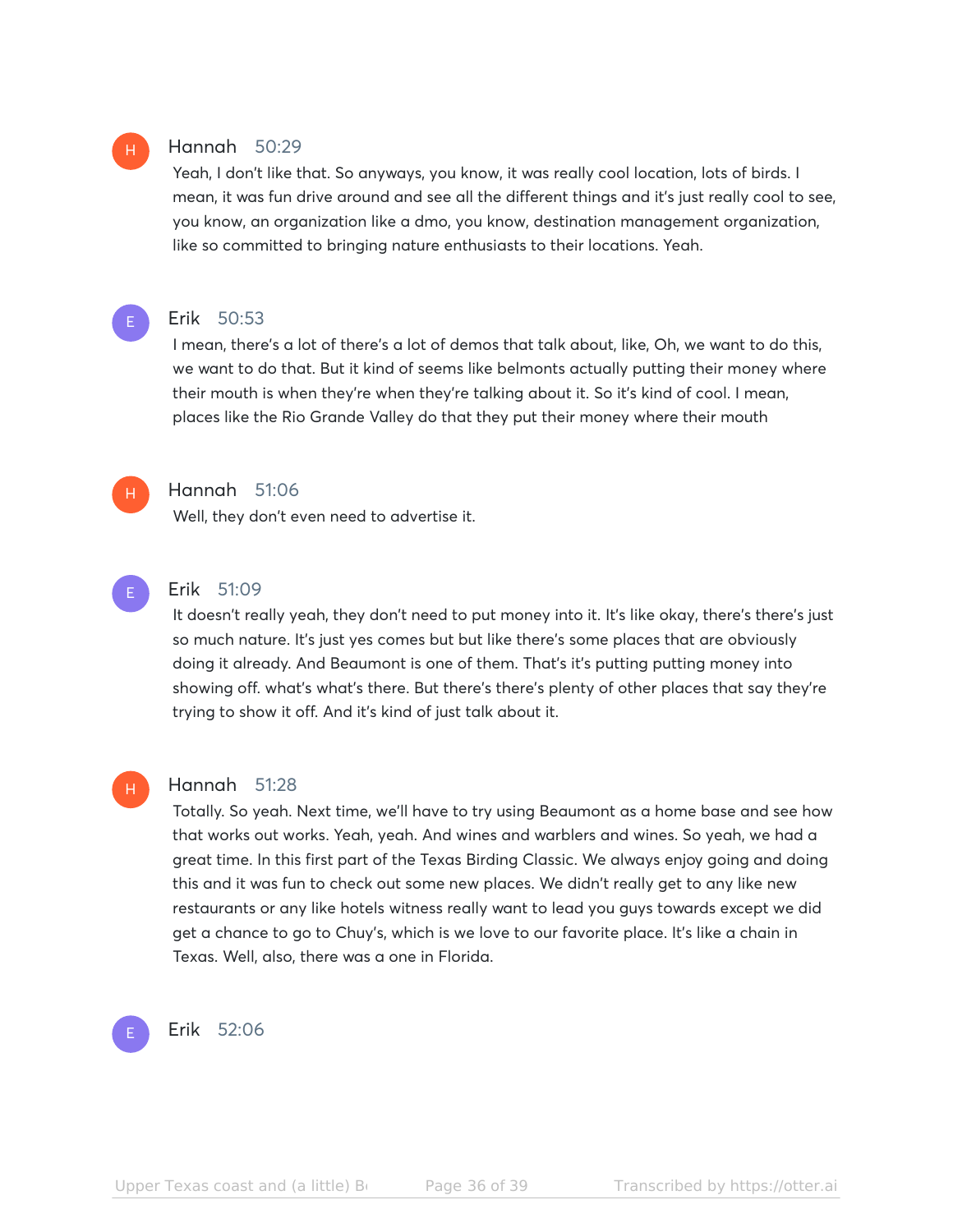99% Sure. We've talked about two weeks before I know. We had to talk about your feelings. Okay. I mean, it's really good. So it's, it's Tex Mex. Yeah, but they have, they don't have it going on right now because of COVID and everything, but they have a happy hour. That is like you eat as much chips, salsa and nacho cheese and beans and beans as you want. And then it's happy hour. So it's cheap, cheap beers and stuff. And you and the chips and everything are free. So you just you there's there's people that really take advantage of it and they kind of jerks will go in and they'll have like one beer or they'll have water and just eat to their full chips, salsa beans, because it's sometimes it's meat too. Yeah, you can just make a whole Nacho and you need to free notch on the leaf. But most people don't do that. And I feel like you're being a jerk. If you do that. You're taking the seeds. It's okay. Okay, but anyway, they have this whole thing. It's awesome. And they're nice. They're great.



#### Hannah 53:00

Their food is really good.



### Erik 53:01

They have jalapeno ranch



#### Hannah 53:04

Oh my gosh. It's good. Somebody shipped me like a whole vat. And be awesome.



#### Erik 53:10

Yeah, so we went to Chuy's. So if you if you want to if you want to suggestion when you when you're there go to to



#### Hannah 53:15

eat. They don't have one in Galveston. It was like on the way like NASA Boulevard or whatever it is.



#### Erik 53:19

Yeah, I've been Gulf city. I don't know. Although it's on highway 45 on your way down to the island. Just Google chewies. And there's three more inside Houston property. I'll teach you more.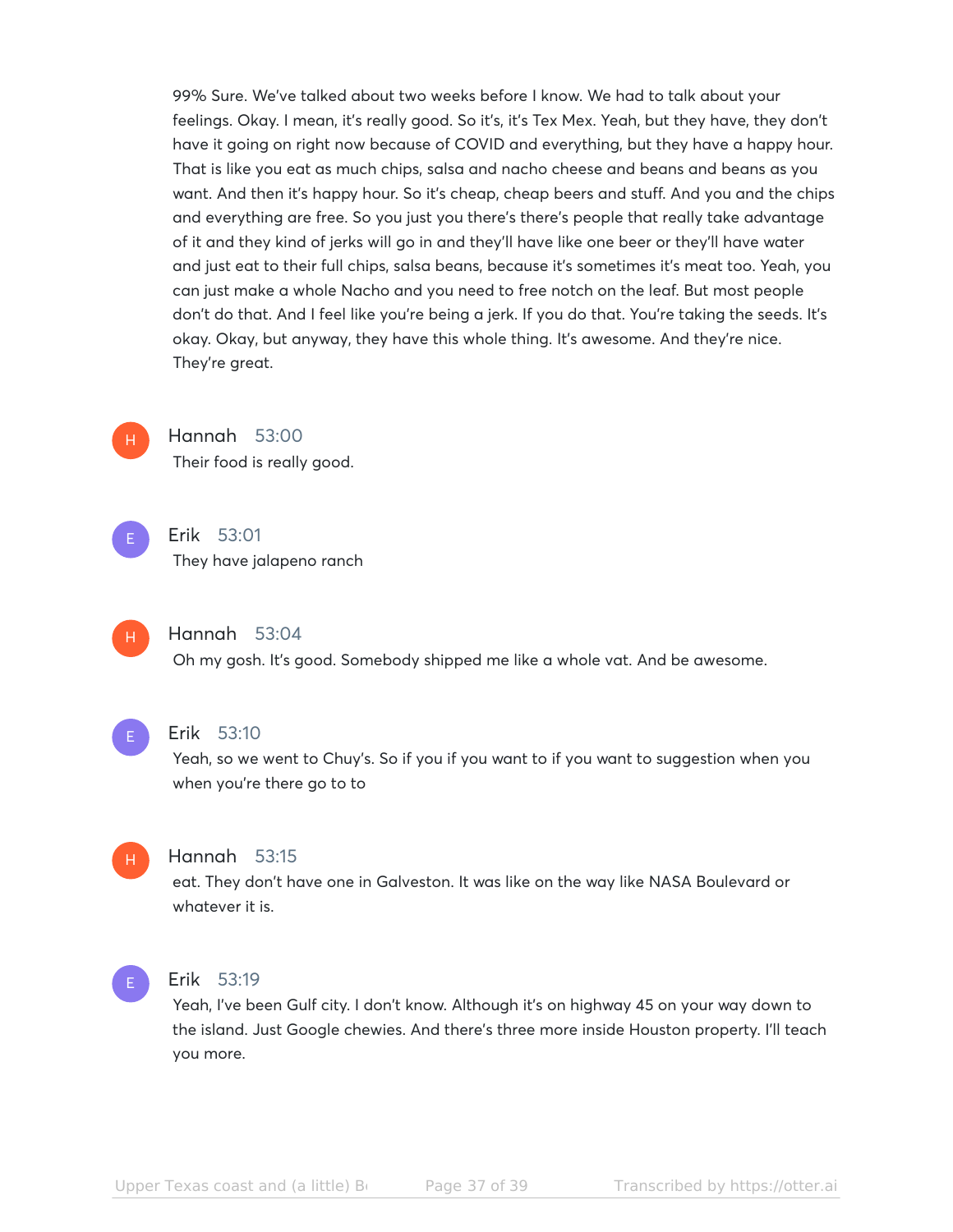#### Hannah 53:29

There's more and then Houston. Yeah. Oh

## E

H

#### Erik 53:30

my gosh. Well, we've been to three of them in that area. They're all good Chuy's enthusiasts. And we went to the one in Florida.



#### Hannah 53:40

They just need to bring one to Oregon. I will drive to that one. Okay, anyways, so anyways, that was our restaurant shout out. We have more for our next episode in the Rio Grande Valley because we went to different



H

#### Erik 53:50

restaurants there into places that we really like and places that we've never been to that we really like.

#### Hannah 53:56

So thank you guys for checking us out. This I guess next thing is Indiana Dunes. So we will be leaving for there next week. And there for you know a number of days checking out different things. So check out our socials to see what we're up to. And then of course, we'll talk about those in future episodes.



#### Erik 54:17

Yeah, so thank you guys all for listening to our podcast. We hope you enjoyed it and or learned something. Maybe something new maybe something you've had forgotten. Please please please rate review and subscribe to us on Apple podcast Stitcher. Google music Alexa, microphone buffer. Alexa curtain likes the curtain. Siri haptics me piece of wood. I don't know. Radius radius everywhere.



#### Hannah 54:40

Literally things in front of us.